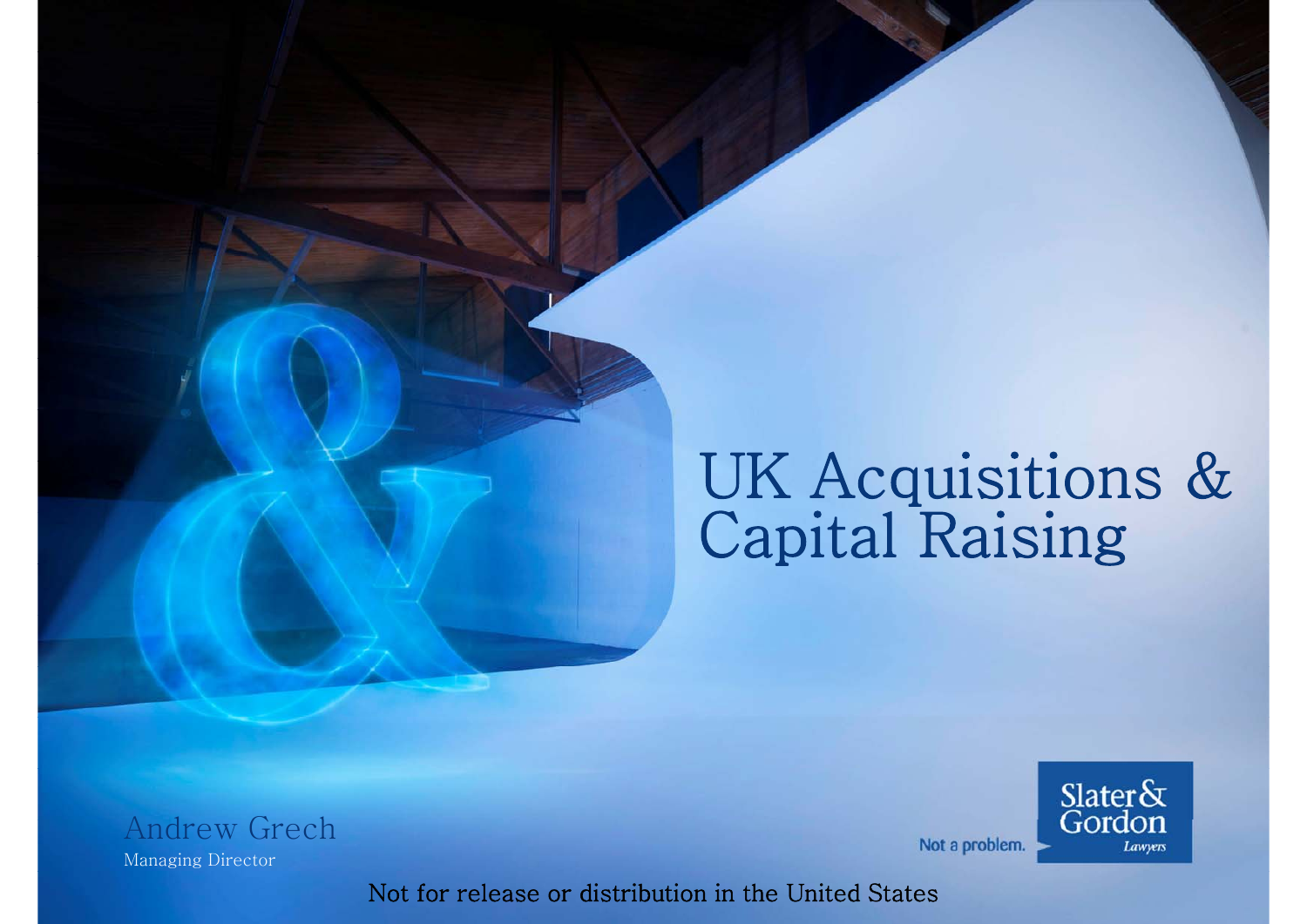### Disclaimer



**IMPORTANT:** You must read the following before continuing. This presentation has been prepared by Slater & Gordon Limited ABN 93 097 297 400 ('Slater & Gordon' or the 'Company').

The following disclaimer applies to this document and any information provided regarding the information contained in this document (the 'Information'). This presentation contains summary information about the Company current as at 6 May 2013. The Information in this presentation is of general background and does not purport to be complete. It should be read in conjunction with Slater & Gordon's other periodic and continuous disclosure announcements lodged with ASX Limited (ASX), which are available at www.asx.com.au. You are advised to read this disclaimer carefully before reading or making any other use of this document or any information contained in this document. In accepting this document, you agree to be bound by the following terms and conditions including any modifications to them.

#### Not financial or product advice

This presentation is for information purposes only and is not a prospectus, **Past** product disclosure statement or other offer document under Australian law or the law of any other jurisdiction. This presentation is not <sup>a</sup> financial product or investment advice or <sup>a</sup> recommendation to acquire Slater & Gordon shares, legal or tax advice. This presentation has been prepared by Slater & Gordon without taking into account the objectives, financial situation or needs of individuals. You are solely responsible for forming your own opinions and conclusions on such matters and the market and for making your own independent assessment of the Information. You are solely responsible for seeking independent professional advice in relation to the Information and any action taken on the basis of the Information. Before making an investment decision prospective investors should consider the appropriateness of the information having regard to their own objectives, financial and tax situation and needs and seek legal and taxation advice appropriate to their jurisdiction. Slater & Gordon is not licensed to provide financial product advice in respect of Slater & Gordon shares. Cooling off rights do not apply to the acquisition of Slater & Gordon shares.

#### Financial data

All dollar values are in Australian dollars (A\$) and financial data is presented as at or for the half year ended 31 December 2012 unless stated otherwise. Slater & Gordon's results are reported under Australian International Financial Reporting Standards, or AIFRS. The historical information included in this presentation is based on information that has previously been released to the market. The pro forma historical financial information included in the Information does not purport to be in compliance with Article 11 of Regulation S-X of the rules and regulations of the US Securities and Exchange Commission. Investors should also be aware that certain financial data included in this presentation may be 'non-IFRS financial information' under Regulatory Guide 230 Disclosing non-IFRS financial information published by the Australian Securities and Investments Commission ('ASIC') or 'non-GAAP financial measures' under Regulation G of the US Securities Exchange ACT of 1934. The non-IFRS financial information and these non-GAAP financial measures do not have a standardised meaning prescribed by AIFRS and, therefore, may not be comparable to similarly titled measures presented by other entities, nor should they be construed as an alternative to other financial measures determined in accordance with AIFRS. Investors are cautioned, therefore, not to place undue reliance on any non-IFRS financial measures included in this presentation.

#### Past performance

Past performance information given in this presentation is given for illustrative purposes only and should not be relied upon as (and is not) an indication of the Company's views on its future financial performance or condition. Investors should note that past performance, including past share price performance of Slater & Gordon cannot be relied upon as an indicator of (and provides no guidance as to) future Slater & Gordon performance including future share price performance.

#### Macquarie Disclaimer

Neither the Underwriter nor any of its affiliates or related bodies corporate, nor any of its or their directors, officers, partners, employees, agents or advisers ("Underwriter Group") have caused or authorised the issue, submission, despatch or provision of this document nor do they make any recommendation as to whether any potential investor should participate in the offer of securities referred to in this document. None of the Underwriter Group makes or purports to make any statement in this document and, further, no member of the Underwriter Group accepts any fiduciary obligation to or relationship with any investor or potential investor in connection with the matters the subject of this document or otherwise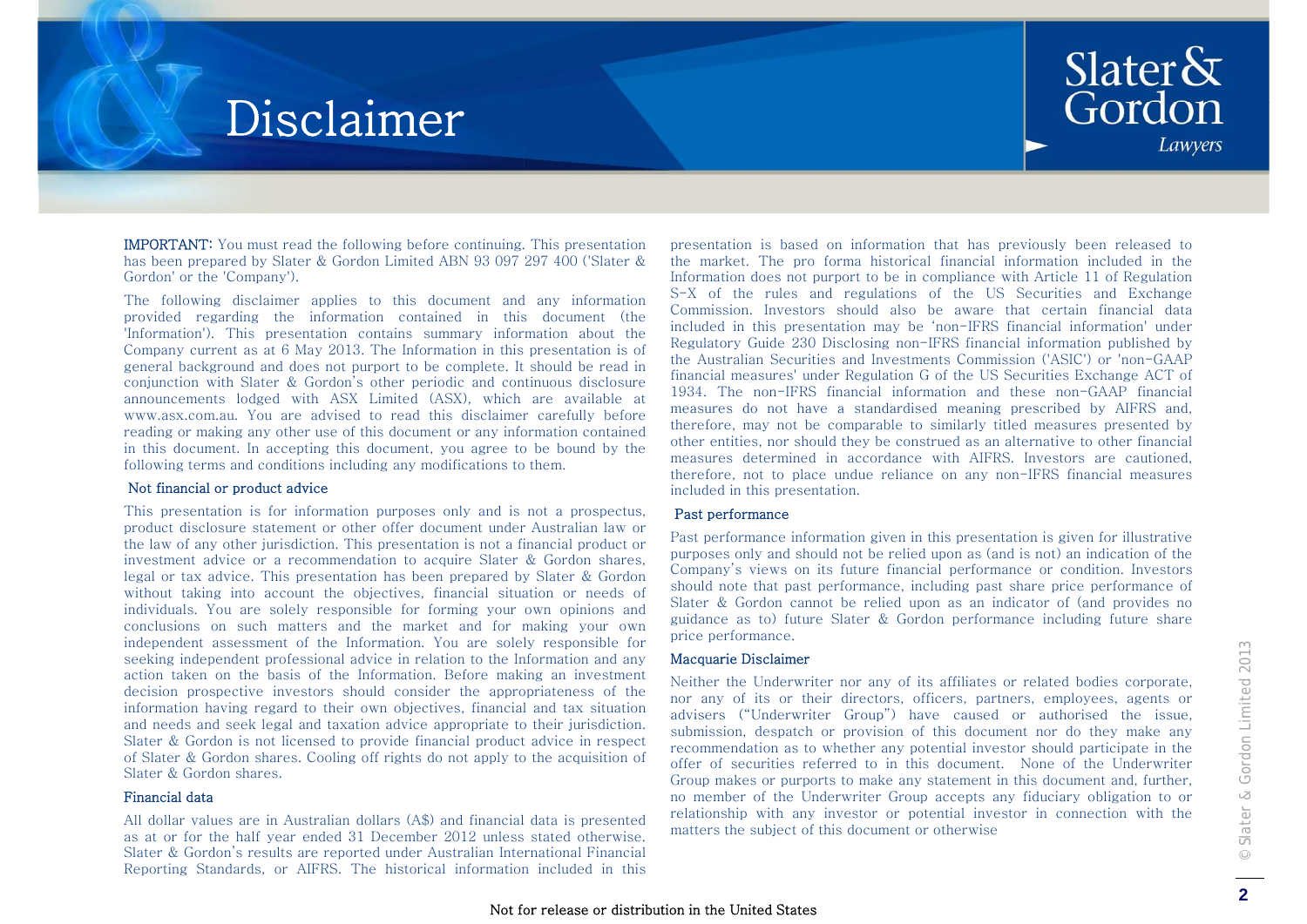### Disclaimer (cont.)



#### Future performance

The presentation includes forward-looking statements regarding future events and the future financial performance of Slater & Gordon. Forward looking words such as 'expect', 'should', 'could', 'may', 'predict', 'plan', 'will', 'believe', 'forecast', 'estimate', 'target' or other similar expressions are intended to identify forward-looking statements. Any forward looking statements included in this document involve subjective judgment and analysis and are subject to significant uncertainties, risks and contingencies, many of which are outside the control of, and are unknown to, Slater & Gordon and its officers, employees, agents or associates.

Forward looking statements, including projections, guidance on future earnings and estimates are provided as <sup>a</sup> general guide only and should not be relied upon as an indication or guarantee of future performance. No presentation, warranty or assurance (express or implied) is given or made in relation to any forward looking statement by any person (including the Company). In particular, no representation, warranty or assurance (express or implied) is given that the occurrence of the events expressed or implied in any forward looking statements in this presentation will actually occur. Actual results, Selling-Restrictions.' performance or achievement may vary materially from any projections and forward looking statements and the assumptions on which those statements are based. The forward looking statements in this presentation speak only as at the date of this presentation.

In particular, the risk factors detailed in this presentation may affect the future operating and financial performance of Slater & Gordon. Actual results, performance or achievement may vary materially from any forward looking statements and the assumptions on which those statements are based. The Information also assumes the success of Slater & Gordon's business strategies. The success of the strategies is subject to uncertainties and contingencies beyond Slater & Gordon's control, and no assurance is given that the anticipated benefits from the strategies will be realized in the periods for which forecasts have been prepared or otherwise. Given these uncertainties, you are cautioned to not place undue reliance on any such forward looking statements. Subject to any continuing obligations under applicable law or any relevant ASX listing rules, Slater & Gordon disclaims any obligation or undertaking to provide any updates or revisions to any forward looking statements in this presentation to reflect any change in expectations in relation to any forward looking statements or any change in events, conditions or circumstances on which any such statement is based. Nothing in this presentation will under any circumstances create an implication that there has been no change in the affairs of Slater & Gordon since the date of this presentation.

#### Investment risk

An investment in Slater & Gordon shares is subject to investment and other known andGordon. Slater & Gordon does not guarantee any particular rate of return or the performance of Slater & Gordon, nor does it guarantee the repayment of capital from Slater & Gordon or any particular tax treatment. Persons should have regard to the risks outlined in the Information.

#### Not an offer

The Information does not constitute an offer, invitation, solicitation or recommendation in relation to the subscription, purchase or sale of securities in any jurisdiction and neither this presentation nor anything in it shall form any part of any contract for the acquisition of Slater & Gordon shares. The distribution of this presentation in jurisdictions outside Australia may be restricted by law and you should observe any such restrictions. See 'Foreign Restrictions.'

By accepting this presentation you represent and warrant that if you are in Australia, you are <sup>a</sup> professional and/or sophisticated investor (as those terms are defined in the Corporations Act) or, if you are outside Australia, you are entitled to receive this presentation in accordance with the restrictions set out in 'Foreign Selling Restrictions' and agree to be bound by the limitations contained in that section and elsewhere in this presentation.

#### Disclaimer

Except as required by law, no representation or warranty, express or implied, is made as to the fairness, accuracy, completeness, reliability or correctness of the Information, opinions and conclusions, or as to the reasonableness of  $\frac{1}{2}$  that the anticipated benefits from the strategies will be realized in the periods any assumption contained in this document. By receiving this document and to  $\frac{1}{2}$ the extent permitted by law, you release Slater & Gordon and its officers, employees, agents and associates from any liability (including, without limitation, in respect of direct, indirect or consequential loss or damage or loss or damage arising by negligence) arising as <sup>a</sup> result of the reliance by you or any other person on anything contained in or omitted from this document.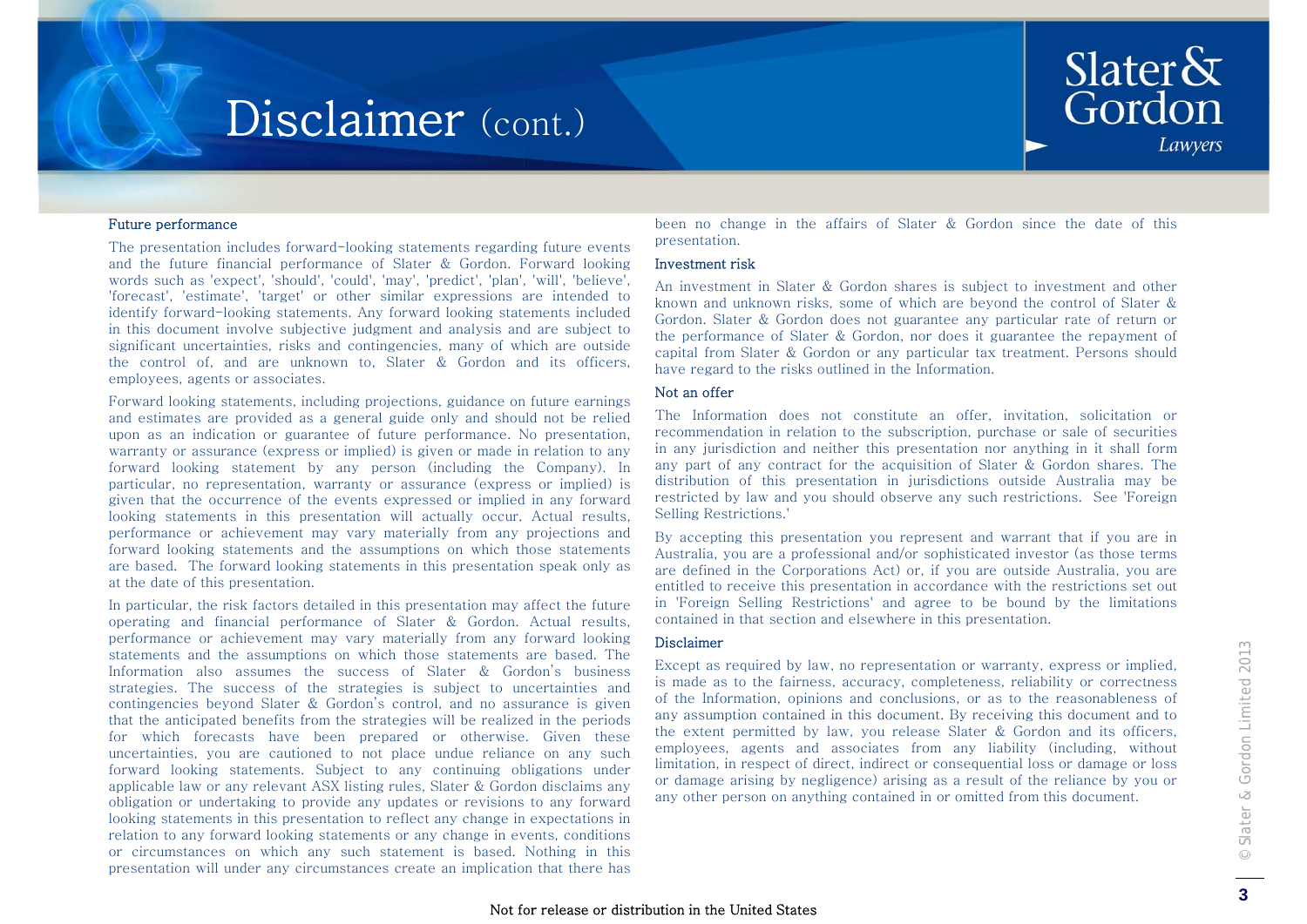### Executive Summary



| <b>UK</b><br>Expansion<br>Strategy | $\blacktriangleright$<br>Having entered the UK market 12 months ago, and consistent with the UK expansion<br>strategy - Slater & Gordon ('S&G') believes there is a clear opportunity at present to<br>lead the consolidation of the UK personal legal services market<br>$\blacktriangleright$<br>S&G has signed term sheets for the acquisition of three personal legal services firms<br>in the UK with a strong strategic fit<br>$\blacktriangleright$<br>This capital raising provides the financial flexibility to capitalise on the broad<br>spectrum of further accelerated growth opportunities in the UK, including WIP<br>acquisitions, lateral hires and business acquisitions |
|------------------------------------|--------------------------------------------------------------------------------------------------------------------------------------------------------------------------------------------------------------------------------------------------------------------------------------------------------------------------------------------------------------------------------------------------------------------------------------------------------------------------------------------------------------------------------------------------------------------------------------------------------------------------------------------------------------------------------------------|
| Guidance<br>Confirmed              | $\blacktriangleright$<br>Continued strong growth in underlying business - previous FY13 earnings<br>guidance confirmed                                                                                                                                                                                                                                                                                                                                                                                                                                                                                                                                                                     |
| Placement<br>and SPP<br>'Offer'    | $\blacktriangleright$<br>Fully underwritten placement to professional and sophisticated institutional investors<br>('Placement') to raise $$58.9m$ at an issue price of $$2.55$ per new share<br>$\blacktriangleright$<br>Non-underwritten share purchase plan ('SPP') to raise up to approximately \$5.0m to<br>enable retail shareholder participation at the same issue price as the placement<br>(together the 'Offer')                                                                                                                                                                                                                                                                |
|                                    | $\blacktriangleright$<br>Funds raised will be used to fund identified acquisitions in the UK and to provide<br>financial flexibility to act on further accelerated growth opportunities                                                                                                                                                                                                                                                                                                                                                                                                                                                                                                    |
|                                    | $\blacktriangleright$<br>Following the Offer, based on the pro-forma 31 December 2012 balance sheet,<br>gearing (net bank debt to equity) is expected to decrease to 13.5%, before<br>acquisitions                                                                                                                                                                                                                                                                                                                                                                                                                                                                                         |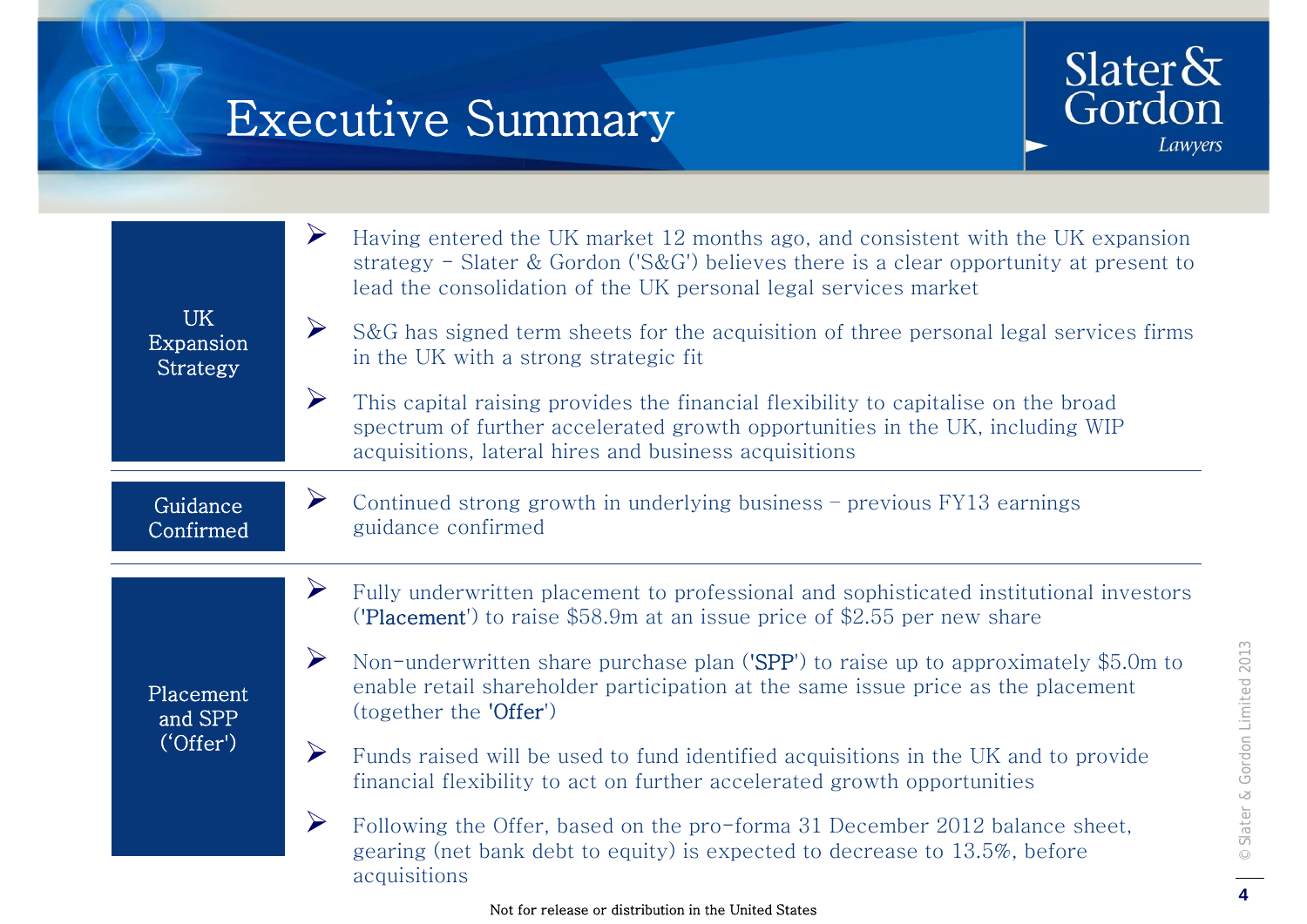## UK Update



| Strategic<br>Rationale                    | Changes in the UK legal environment are driving consolidation of the consumer legal<br>services market<br>$\blacktriangleright$<br>No dominant law firm brand currently exists in consumer legal services in the UK<br>UK business provides future growth platform in a market that is $4-5$ times the size<br>of the Australian market<br>UK strategy: Build direct to consumer brand as law firm of choice for individuals                 |
|-------------------------------------------|----------------------------------------------------------------------------------------------------------------------------------------------------------------------------------------------------------------------------------------------------------------------------------------------------------------------------------------------------------------------------------------------------------------------------------------------|
| <b>UK Business</b><br>Update              | $\blacktriangleright$<br>UK acquisition bedded down and performing according to expectations<br>$\blacktriangleright$<br>RJW completed its re-branding in February 2013 and is now trading as S&G<br>$\blacktriangleright$<br>Previous FY13 earnings guidance confirmed                                                                                                                                                                      |
| Growth<br>Strategy<br>Execution<br>Update | $\blacktriangleright$<br>S&G has identified a number of accelerated growth opportunities which expand our<br>geographic presence and strengthen our position in the plaintiff personal injuries<br>legal market<br>Term sheets signed with three personal legal services firms<br>$\blacktriangleright$<br>Broad spectrum of further accelerated growth opportunities including WIP<br>acquisitions, lateral hires and business acquisitions |

© Slat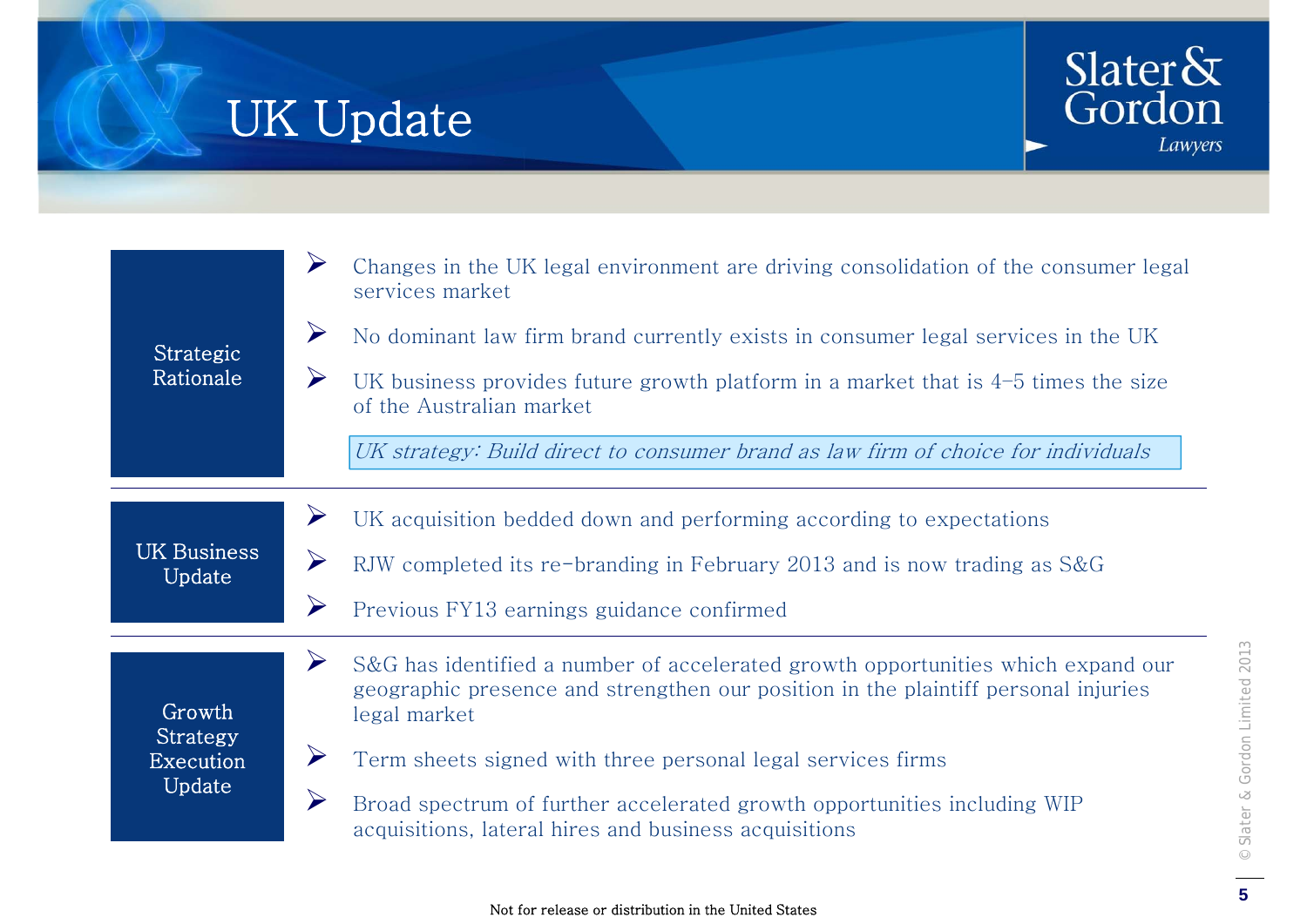## **UK Acquisitions**



S&G has identified three personal legal services firms Geographic expansion opportunities based on strong strategic and cultural fit with S&G's existing UK operations<sup>1</sup>

- $\blacktriangleright$ Simpson Millar - National (10 offices)
- $\blacktriangleright$ Goodmans Law – Liverpool
- $\blacktriangleright$ Taylor Vinters (PI practice only) – Cambridge

### These three targets substantially advance the achievement of our strategic objectives for the UK

- $\checkmark$ Revenue and earnings growth
- $\checkmark$ Geographic expansion
- $\checkmark$ Specialist practice area development
- $\checkmark$ Increased depth of competence
- $\checkmark$ Organisations with strong cultures



1. Note that discussions in respect of potential acquisitions are ongoing and there is no assurance that any or all of the acquisitions will proceed

#### Not for release or distribution in the United States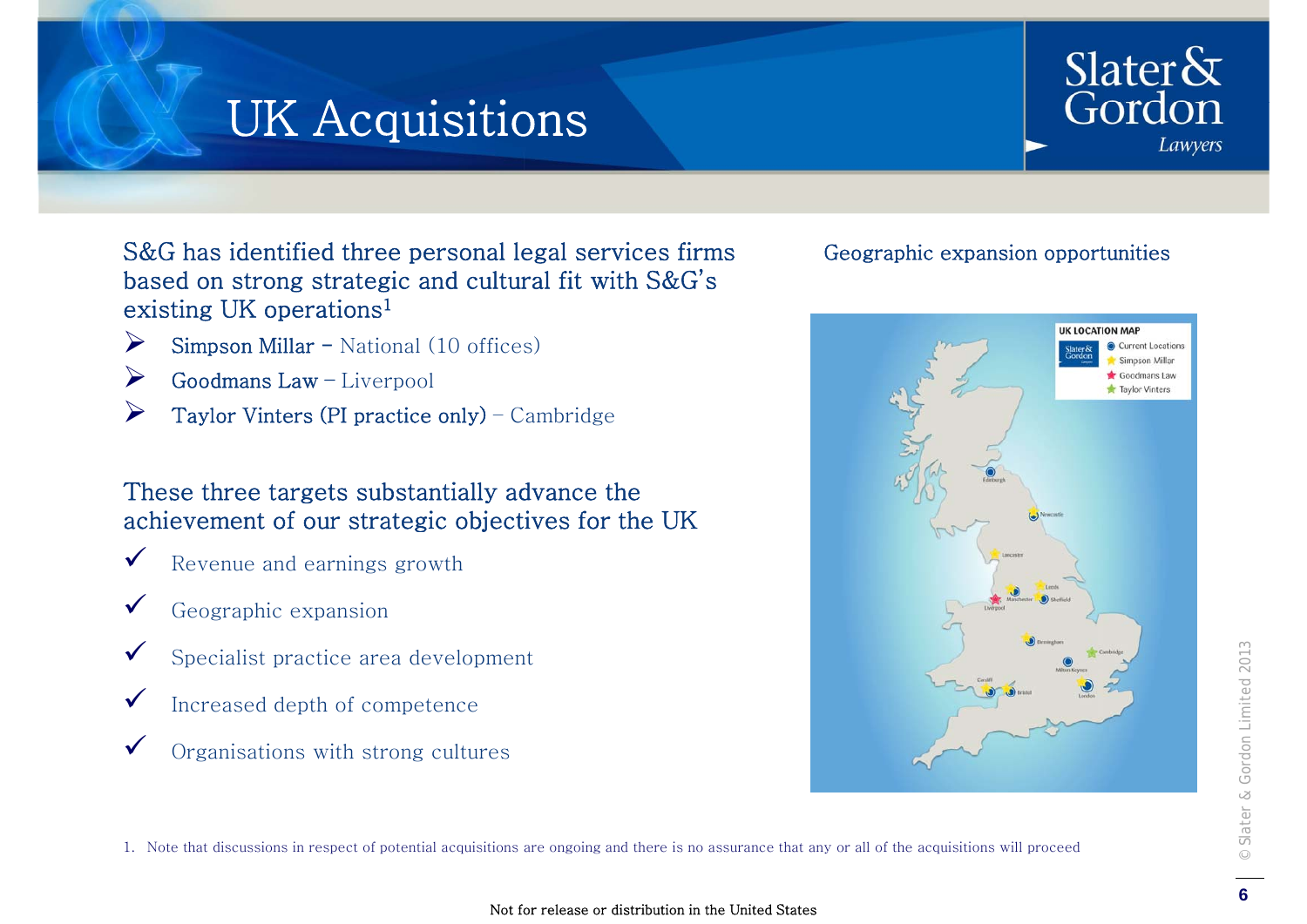### Impact on S&G



### Successful integration of the three firms will make a significant contribution to the financial performance of S&G's UK operations

- $\sum_{i=1}^{n}$  Expected annualised combined revenue contribution of approximately \$35-40m1
	- − Expected annualised revenue contribution of Simpson Millar of approximately \$24-27m1
- $\sum_{i=1}^{n}$ Expected combined EBITDA contribution of approximately \$8-10m1
- $\blacktriangleright$ EBITDA acquisition multiples in the range of  $\sim 3.5x-4.5x$  (RJW FY13 multiple 4.9x)
- $\sum_{i=1}^{n}$ Full impact of Offer to result in small dilutive impact upon otherwise strong forecast EPS growth in FY14
- $\blacktriangleright$ Offer also provides financial flexibility to pursue further accelerated growth opportunities

|                      | <b>FY12</b><br>Group<br>\$M <sup>2</sup> | <b>FY12</b><br><b>UK</b><br>\$M | <b>FY13</b><br>Group<br>Guidance<br>\$M | <b>FY13</b><br><b>UK</b> Guidance<br>\$M <sup>1</sup> | Identified<br>Acquisitions<br>$$M^{1,3}$$ |
|----------------------|------------------------------------------|---------------------------------|-----------------------------------------|-------------------------------------------------------|-------------------------------------------|
| Revenue              | 223.8                                    | 11.5                            | 290.0                                   | 70.0                                                  | ~140                                      |
| <b>EBITDA</b>        | 57.6                                     | 1.4                             |                                         |                                                       | $~8 - 10$                                 |
| <b>EBITDA</b> Margin | 25.9%                                    | 12.0%                           | $24 - 25%$                              | 20.5%                                                 | $~23 - 24\%$                              |
| <b>NPAT</b>          | 33.4                                     | 0.5                             |                                         |                                                       | $~15 - 7$                                 |
| NPAT Margin          | 14.9%                                    | $4.3\%$                         |                                         |                                                       | $~15 - 16\%$                              |

1. Assumes GBP:AUD exchange rate of 0.65

2. Normalised for Vioxx and acquisition costs in FY12

3. Comprises full year pro forma financial information in relation to three acquisitions which are currently being assessed by S&G. Excludes the impact of any integration costs or synergies Not for release or distribution in the United States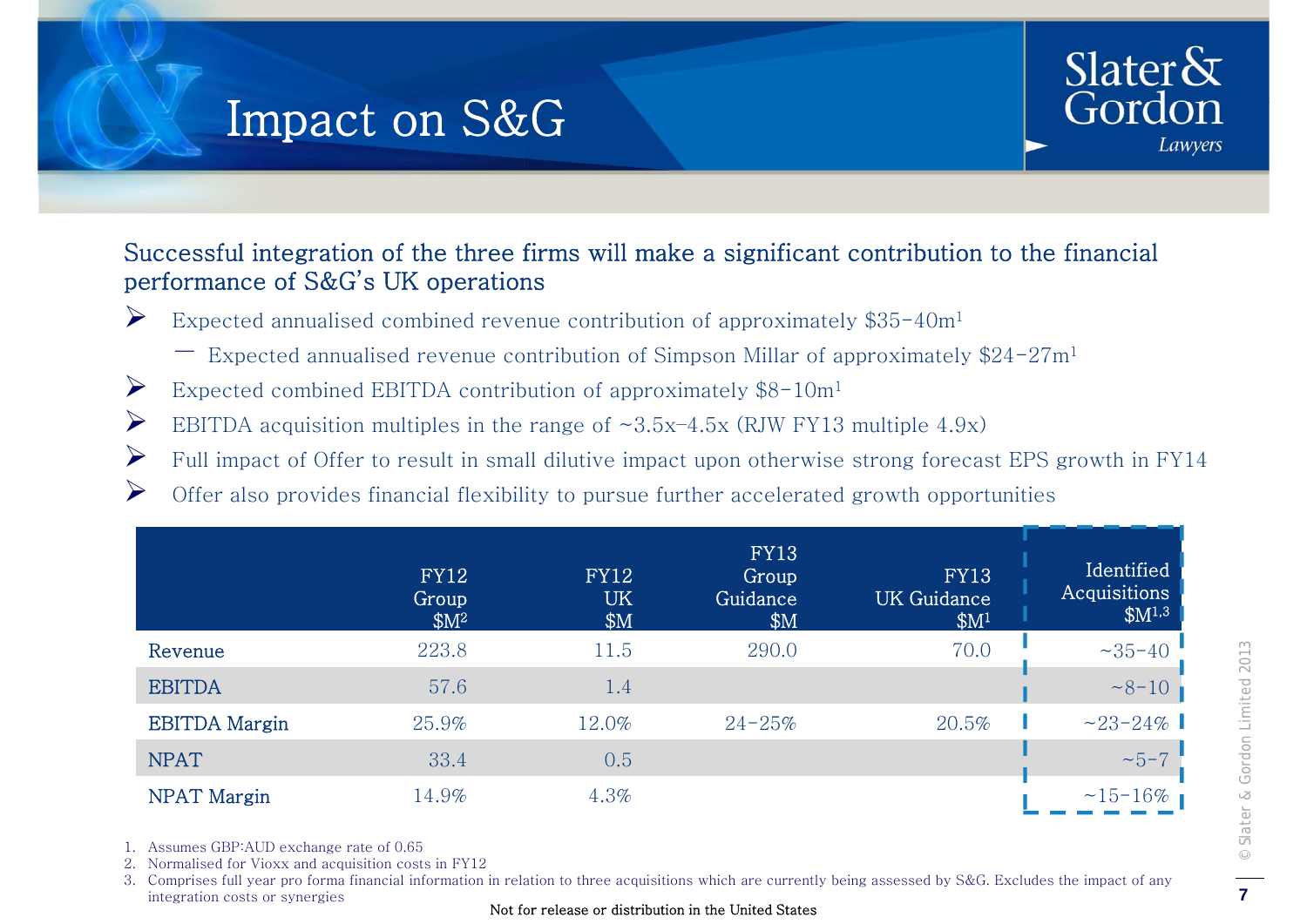## Status of Potential Acquisitions

 $\blacktriangleright$ 

Expected composition of combined acquisition consideration as follows:

| UK Acquisition Consideration                        | $\mathbb{S}M^1$ |
|-----------------------------------------------------|-----------------|
| Upfront Cash (including repayment of external debt) | 200             |
| Equity                                              | 5.7             |
| Deferred cash (1 year)                              | 54              |
| Deferred cash (2 year)                              | 4.4             |
| <b>Total Acquisition Consideration</b>              | 35.5            |

- Expected completion dates: August to December 2013
	- − Completion subject to finalisation of due diligence and binding acquisition agreements
- $\blacktriangleright$  S&G expects to provide an update to the market with its FY13 results (or earlier, if there are material developments)
- $\blacktriangleright$  $\triangleright$  Opportunity pipeline is continuing to build. Expect to execute a number of further transactions over the next 6 to 18 months

Slater $\&$ 

Gordon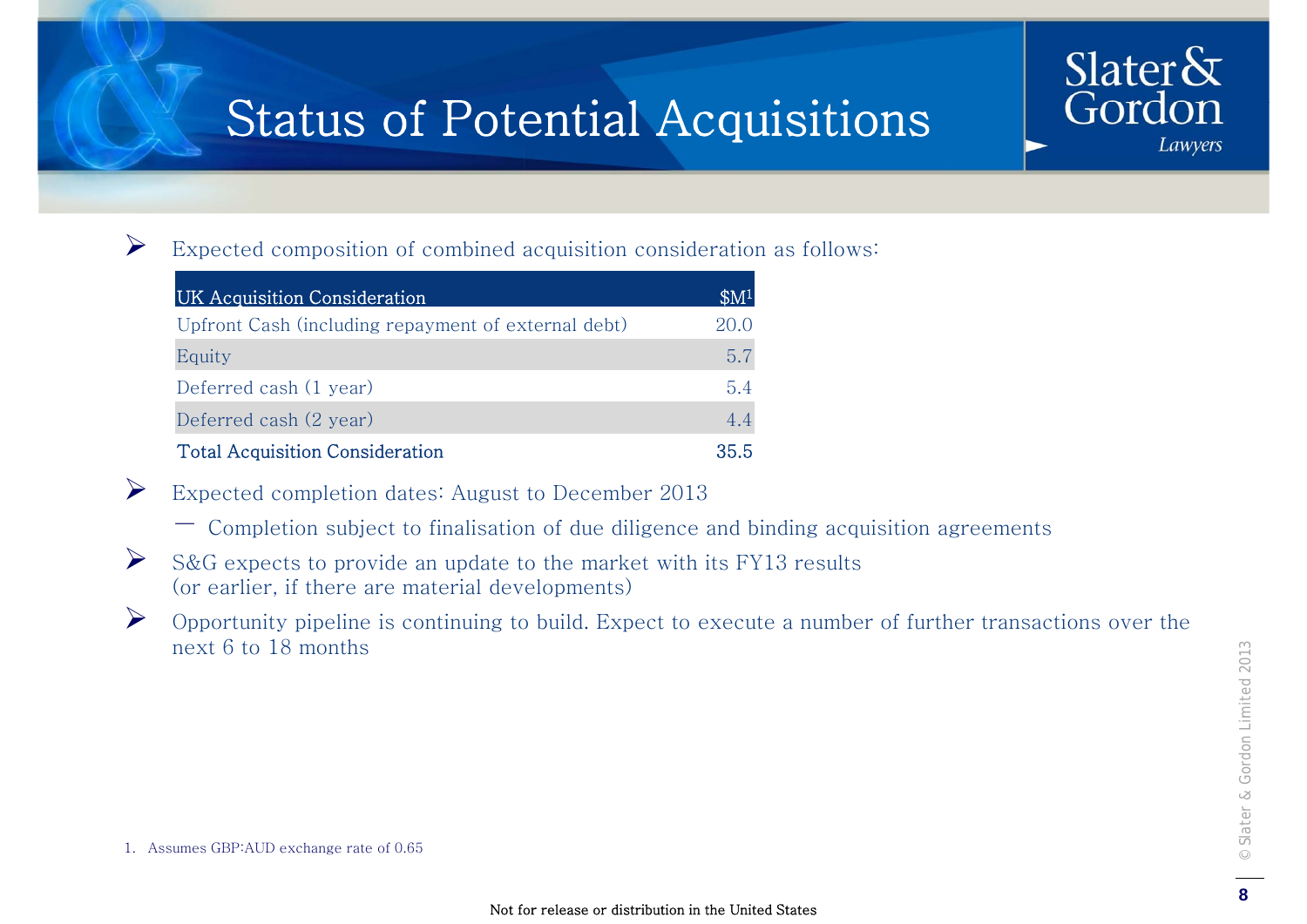### Guidance Confirmed

### Slater $\delta x$ Gordon Lawyers

### Previous earnings guidance provided ?7 February<br>confirmed

Combined revenue tar get of \$290m

EBITDA margin target of 24%–25%

Cash flow from Operations as a percentage of NPAT target >70%

 $27$  February 2013<sup>1</sup> percentage of NPAT to enjoy 5%+ pa FY13 forecast Australian PI business expected to continue to enjoy 5 % + pa organic revenue growth

UK business on track

- -------revenue of \$70m2

EBITDA margin of 20.5%

1. Refer H1 FY13 results for further details<br>2. Assumes GBP:AUD exchange rate of 0.65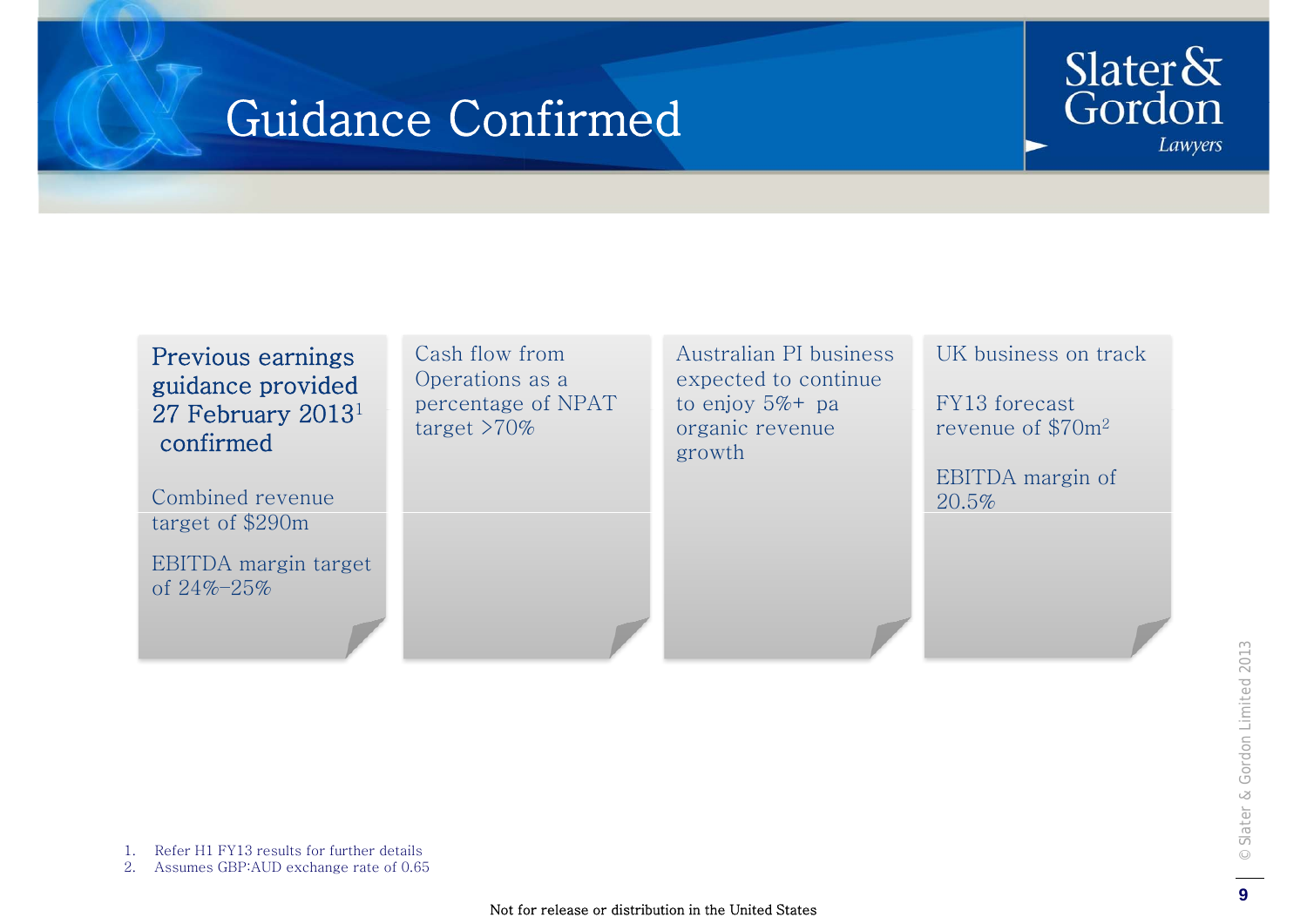### **Capital Raising**



### Placement and SPP details

- $\blacktriangleright$  Fully underwritten placement to professional and sophisticated institutional investors to raise \$58.9m at an issue price of \$2.55 per new share, representing  $13.5\%$  of current shares on issue
- $\blacktriangleright$  Non-underwritten share purchase plan ('SPP') to raise up to approximately \$5.0m to enable retail shareholder participation at the same issue price as the placement
- $\blacktriangleright$  Issue price of \$2.55 per new share represents a:
	- − 14.1% discount to the last close price of \$2.97 on 6 May 2013
	- $-$  5.0% discount to the 5 day volume weighted average price of \$2.68
- $\blacktriangleright$ New shares will rank equally with existing SGH shares
- $\blacktriangleright$  Funds raised will be used to fund the three identified acquisitions in the UK and provide financial flexibility to pursue a broad spectrum of further accelerated growth opportunities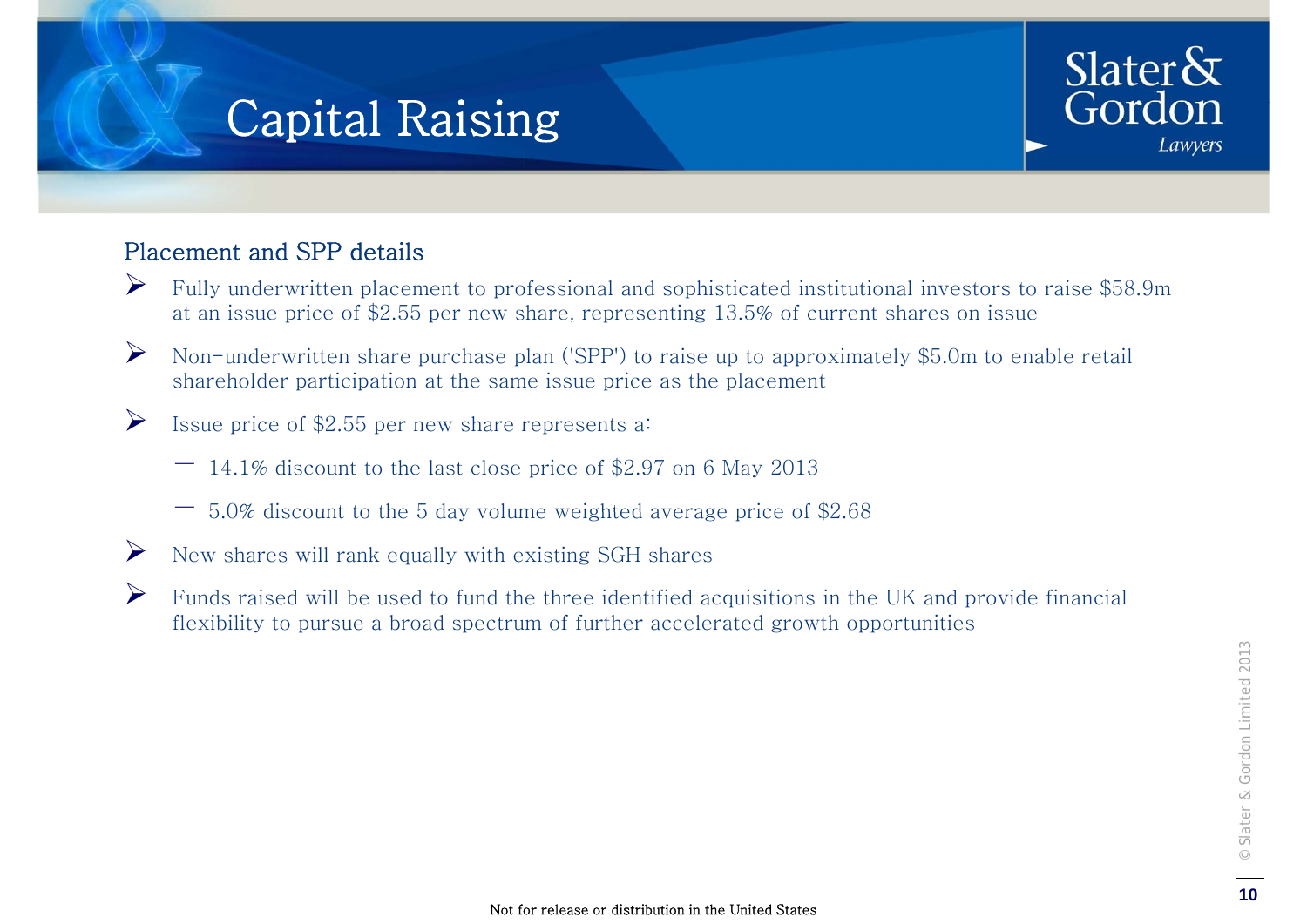

 $\triangleright$  Following the Offer, based on the pro-forma 31 December 2012 balance sheet, gearing (net bank debt to equity) is expected to decrease to 13.5%, before acquisitions

| \$M                       | 31 December 2012 | Placement         | <b>SPP</b>       | Pro-forma for<br>Placement and SPP |
|---------------------------|------------------|-------------------|------------------|------------------------------------|
| Borrowings                | 107.1            |                   |                  | 107.1                              |
| Cash and cash equivalents | 1.4              | 57.1 <sup>1</sup> | 5.0 <sup>2</sup> | 63.5                               |
| Net debt                  | 105.7            |                   |                  | 43.6                               |
| Total equity              | 260.4            | 57.1 <sup>1</sup> | 5.0 <sup>2</sup> | 322.5                              |
| Net Debt/Equity           | 40.6%            |                   |                  | 13.5%                              |

1. Proceeds from equity raising net of capital raising costs

2. Estimated net proceeds of SPP raising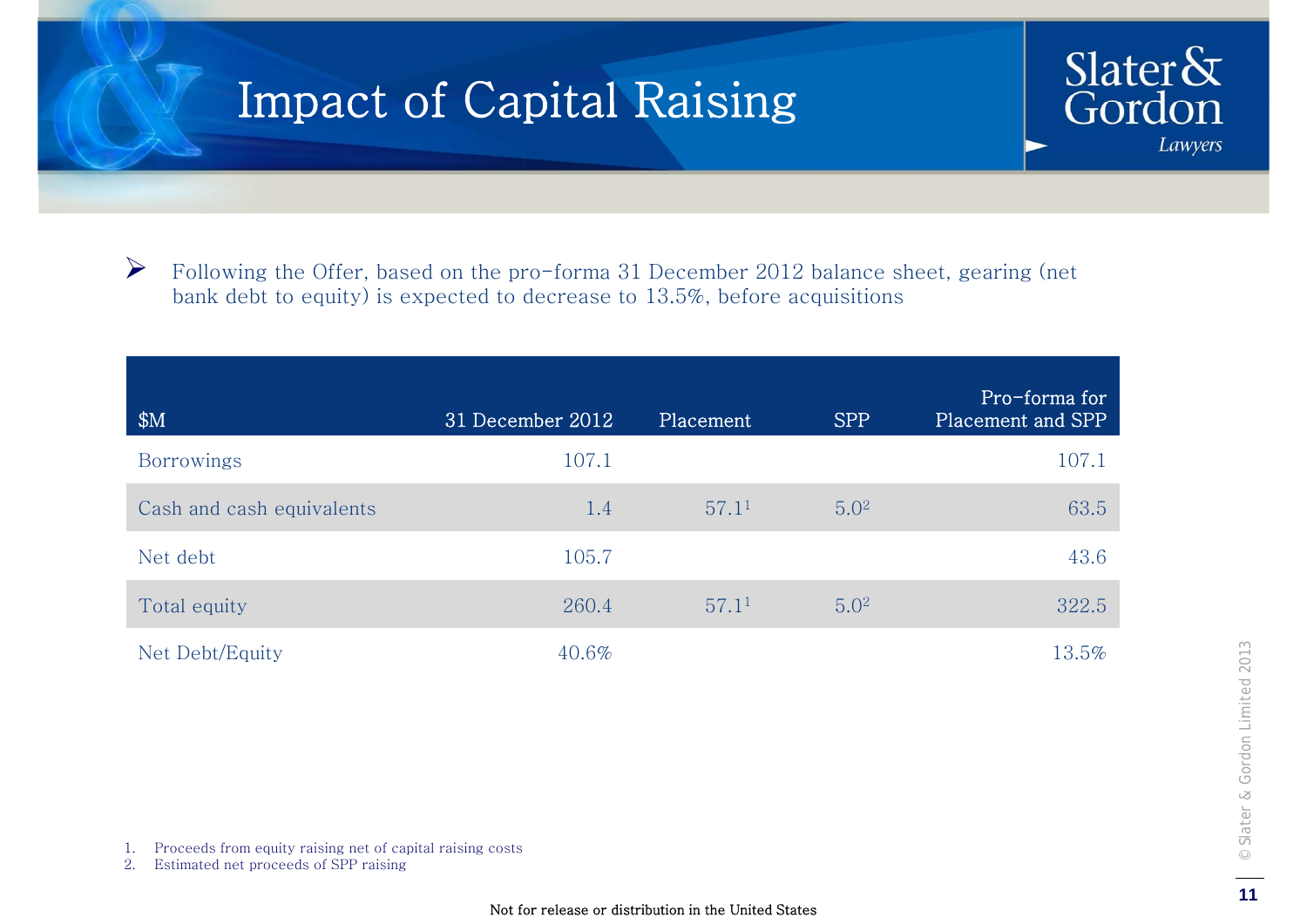### Capital Raising Timetable



| Placement                                                  |                     |
|------------------------------------------------------------|---------------------|
| Trading halt                                               | 6 May 2013          |
| Bookbuild opens                                            | 10.00am, 7 May 2013 |
| Bookbuild closes                                           | 4.30pm, 7 May 2013  |
| Trading halt lifted and shares recommence trading          | 8 May 2013          |
| Settlement of new shares issued under Placement            | 13 May 2013         |
| Allotment and listing of new shares issued under Placement | 14 May 2013         |
|                                                            |                     |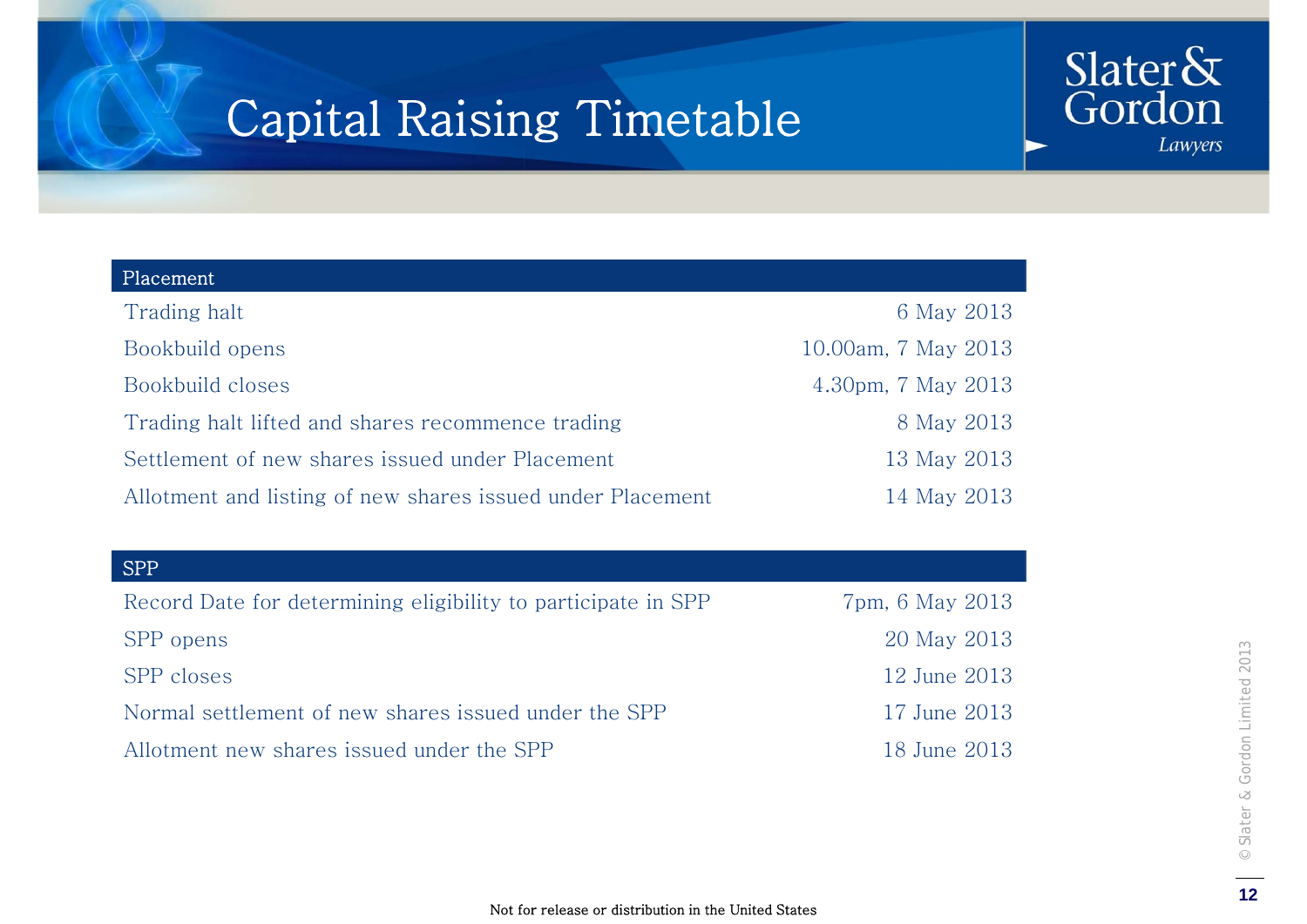

This section discusses some of the key risks attaching to an investment in S&G, which may affect the future operating and financial performance of S&G and the value of S&G shares. Before investing in S&G, you should consider whether this investment is suitable for you. Potential investors should consider publicly available information on S&G, carefully consider their personal circumstances and consult their stockbroker, solicitor, accountant or other professional adviser before making an investment decision. Additional risks and uncertainties that S&G is unaware of, or that it currently considers to be immaterial, may also become important factors that adversely affect S&G's operating and financial performance.

#### Completion risk

Term sheets have been signed with the three identified personal legal services firms in the UK, however completion is subject to due diligence and the signing of legally binding acquisition agreements. There is a risk that the transactions, or any one of them may not complete due to a failure to satisfy conditions precedent. Where a transaction is not completed, S&G intends to use the proceeds raised under the capital raising for other potential growth opportunities in the UK or for general corporate purposes.

#### Due diligence risk

The completion of the identified transactions is subject to the completion of due diligence to S&G's satisfaction. In doing so S&G is reliant on information provided to it by the vendors and is unable to verify the accuracy or completeness of the information provided to it. Further, S&G has been provided with unaudited financial information in relation to the identified firms which has been reviewed by S&G in the course of the due diligence process, but has not been independently audited to reflect the different accounting policies of S&G and the accounting practices of the identified firms. Consequently, S&G cannot be certain that all material issues and risks associated with the transactions have been identified and avoided or managed appropriately. Further, there is the risk that S&G later discovers liabilities or defects which were not identified through due diligence or for which there is no protection for S&G (in the form of insurance, warranties, representations or indemnities). This could adversely affect the operations, financial performance or position of the acquisitions. Further, the information reviewed by S&G includes forward looking information. While S&G have been able to review some of the foundations for the forward looking information relating to the identified firms, forward looking information is inherently unreliable and based on assumptions that may change in the future.

#### Integration risk

There is a risk that the integration of the identified firms (or any other acquired business) is delayed and that the relevant transaction does not  $\overline{\epsilon}$ deliver the expected at the time the transaction was agreed (or delivers benefits to a lesser extent than expected). A failure to fully integrate the operations of the identified firms (or any other acquired business), or a delay in the integration process, could impose unexpected costs that may adversely affect the financial performance or position of S&G.

#### Government actions and legal developments

S&G operates in a highly regulated environment. S&G's business operations could be adversely affected by changes in UK or Australian State. Territory and Commonwealth governments and changes in government legislation, guidelines and regulations. Additionally, it is a requirement that a person who is disqualified from practice as a lawyer may not have any financial interest in an Incorporated Legal Practice. There are certain safeguards built into S&G's Constitution to assist S&G to comply with this requirement.

#### Not for release or distribution in the United States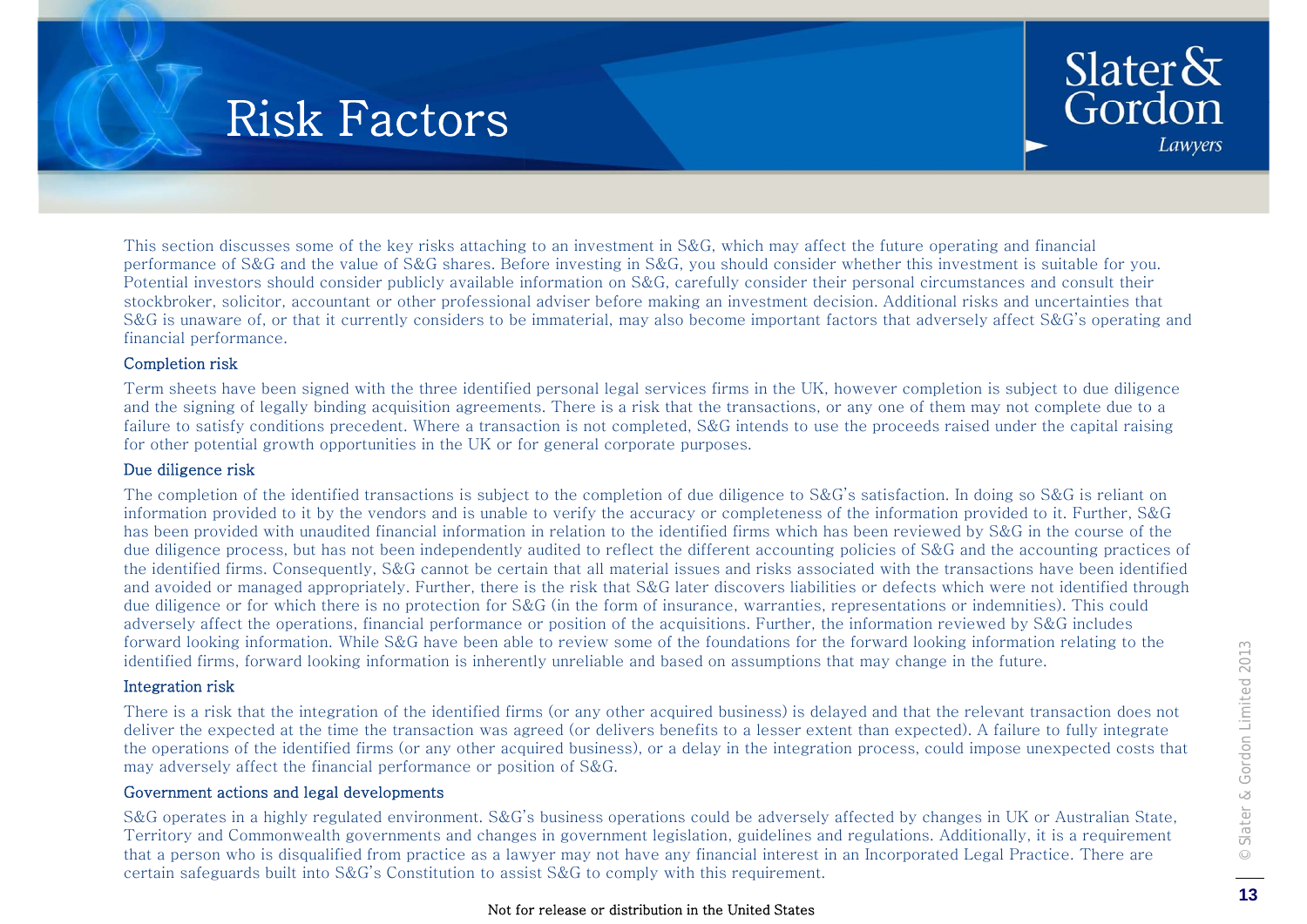

#### Reputation risk

If S&G does not meet a client's expectations or if it is involved in litigation relating to its performance in a particular matter, the reputation of S&G could be significantly damaged. The reputation of S&G could also be damaged through S&G's involvement (as an adviser or as a litigant) in high profile or unpopular legal proceedings.

#### Personnel

As a service provider, S&G is heavily reliant on its ability to attract new key personnel and retain existing key personnel. The market for high quality lawyers is very competitive, and S&G may experience difficulty in hiring employees with appropriate qualifications and experience. Further, S&G relies heavily on existing key personnel to maintain business and client relationships. If S&G is unable to attract, retain and motivate these key employees,  $S&G's$  profitability could be harmed.

#### **Competition**

S&G competes with other legal firms that also offer personal injury and other legal services. S&G competes on the basis of a number of factors, including the quality of advice and service, innovation, reputation and price. However, there is no assurance that competitors will not succeed in developing and offering legal services that are more effective, economic or otherwise more desirable than those being offered by S&G.

#### **Liquidity**

There can be no guarantee of an active market in the shares in S&G or that the price of the shares in S&G will increase. There may be relatively few potential buyers or sellers of S&G shares on the ASX at any time. This may increase the volatility of the market price of S&G shares. It may also affect the prevailing market price at which shareholders are able to sell their shares in S&G.

#### Operational risk

While S&G has operational risk management practices, its profitability will continue to be subject to a variety of operational risks including strategic and business decisions (including acquisitions), technology risk (including business systems failure), reputation risk, fraud, compliance with legal and regulatory obligations, counterparty performance under outsourcing arrangements, business continuity planning, legal risk, data integrity risk, client default risk, key person risk and external events. A further operational risk is that a client or clients may terminate the services of S&G at any time, for any reason.  $\Xi$ 

#### Economic risks

General economic conditions may negatively affect S&G's performance and the performance of S&G shares. Any protracted slow down in economic conditions or factors such as movements in inflation or interest rates and industrial disruption may have a negative impact on S&G's costs and revenue. These changes could adversely affect S&G's operations and earnings, and impact on S&G's share price.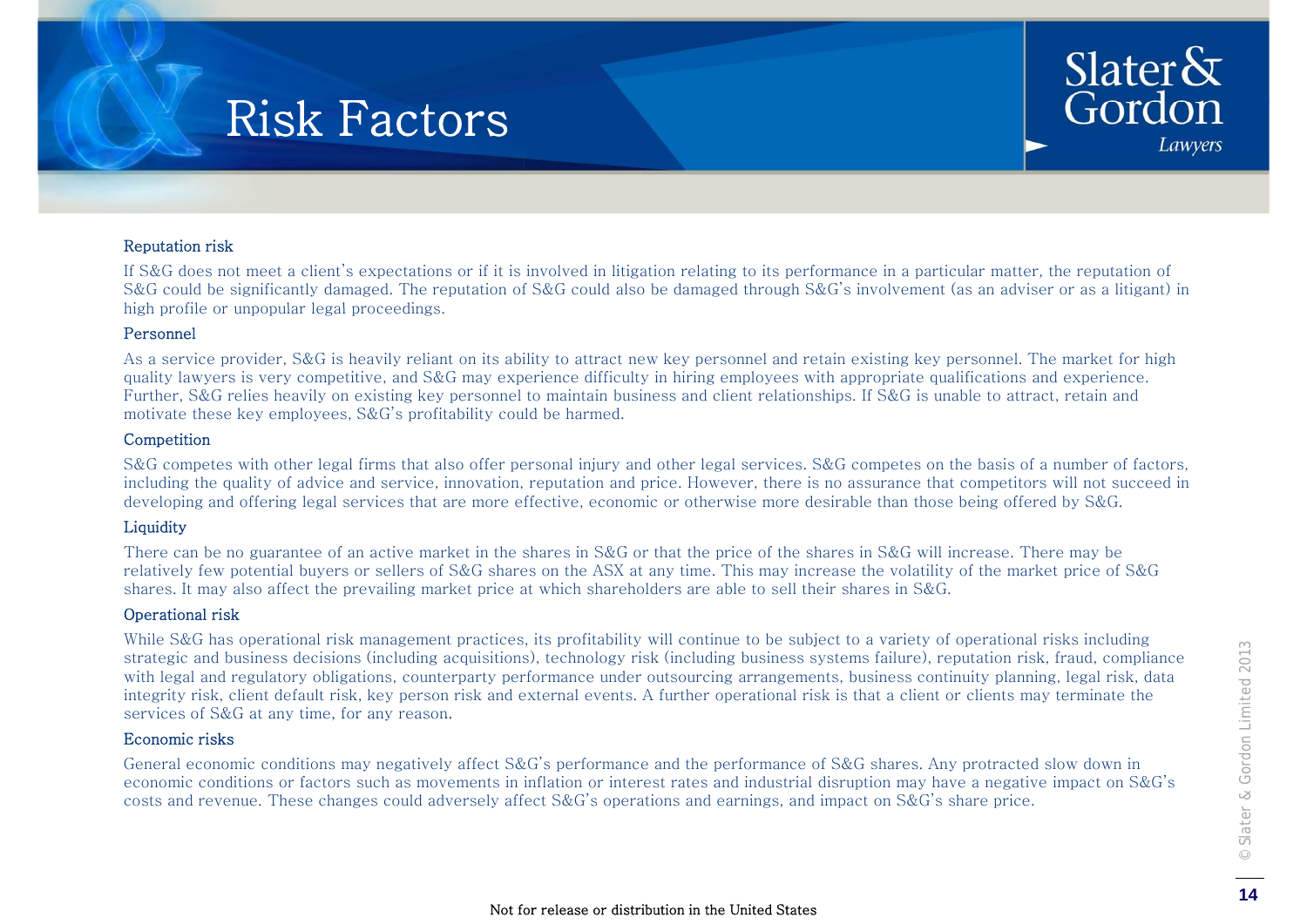

Investors should be aware that there are risks associated with any investment in a company listed on the ASX. The market value of S&G will fluctuate depending on the price at which S&G shares are traded on the ASX, and may rise above or below the current S&G share price depending on:

- $\triangleright$  the financial and operating performance of S&G; and
- $\triangleright$  external factors over which S&G and its directors have no control.

These external factors (which are unpredictable and may be unrelated or disproportionate to the performance of S&G) include:

- $\triangleright$  economic conditions in Australia and overseas which may have a negative impact on equity capital markets;
- $\triangleright$  changing sentiment in the local and international stock markets;
- $\triangleright$  changes in domestic or international fiscal, monetary, regulatory and other government policies;
- $\triangleright$  developments and general conditions in the various markets in which S&G operates (and proposes to operate); and
- $\triangleright$  which may impact on the future value and pricing of shares.

#### Intellectual Property Rights and Brand Name

S&G regards its brand name, trademarks, domain names, trade secrets and similar intellectual property as important to its success. S&G's business has been developed with a strong emphasis on branding. Should the brand name of S&G be damaged in any way or lose market appeal, S&G's business could be adversely impacted. While S&G will use all reasonable endeavours to protect its intellectual property rights, unauthorised use or disclosure of its intellectual property may have an adverse effect on the operating, marketing and financial performance of S&G.

#### Conflict of duties

Lawyers have a primary duty to the courts and a secondary duty to their clients. These duties are paramount given the nature of  $S\&G's$ business as an Incorporated Legal Practice. There could be circumstances in which the lawyers of S&G are required to act in accordance with these duties and against the interest of S&G shareholders and the short-term profitability of S&G.

#### Employee misconduct

S&G is exposed to the risk of employees engaging in misconduct, including by improperly using or disclosing confidential client information. Employee misconduct could result in considerable harm to S&G's reputation, as well as regulatory sanctions and financial damage. A legal practitioner director may be disqualified from practice by the regulator of legal practitioners in the State or Territory in which he or she practises which would prevent him or her continuing as a director of S&G.

Slater&<br>Gordon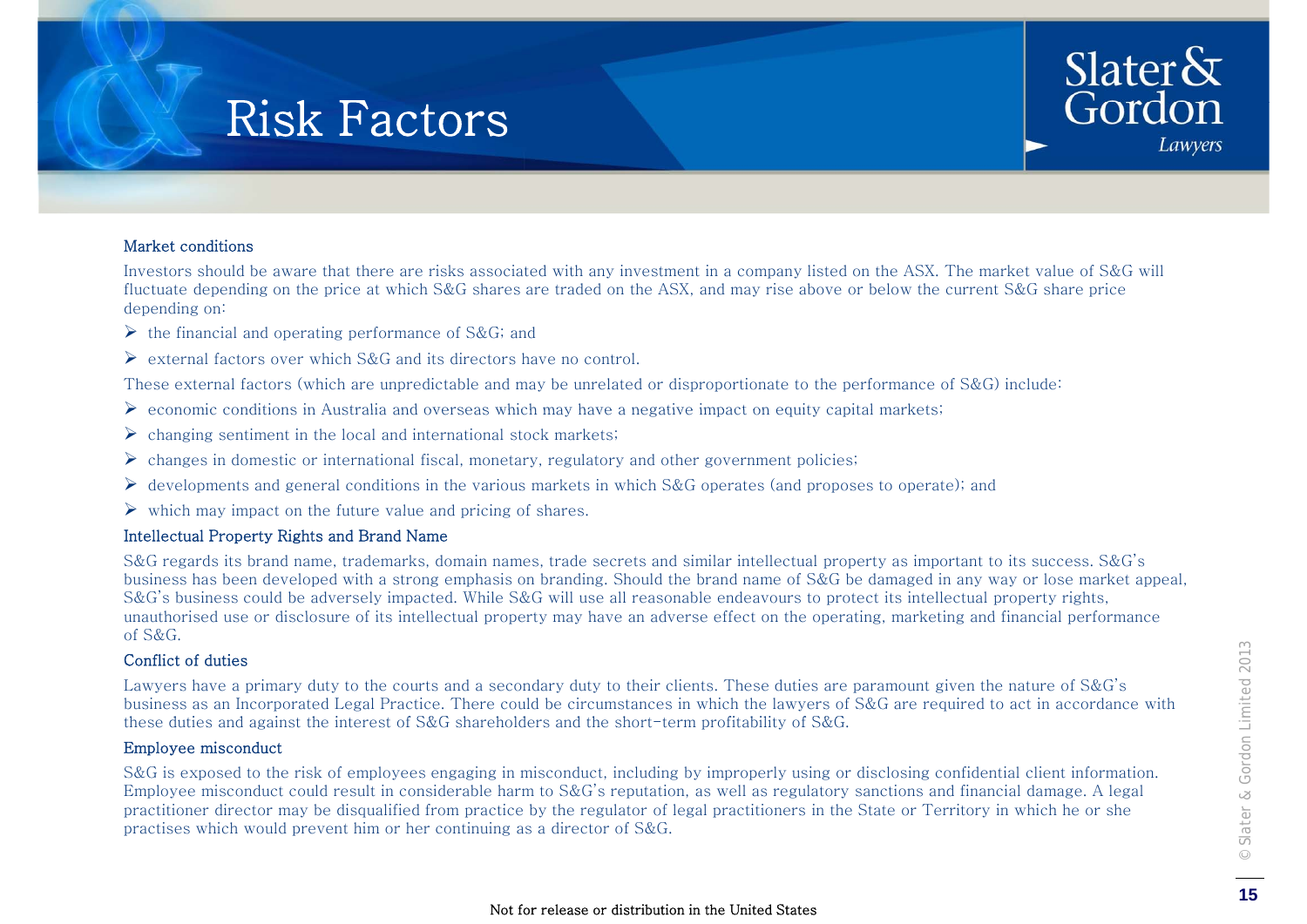

#### Information systems

S&G is exposed to the risk of catastrophic loss to computer equipment or other facilities that would have a serious impact on S&G's operations. Some of S&G's growth plans are based on its ability to apply its existing infrastructure (including information technology systems) across a growing business. S&G can give no assurance that all such risks will be adequately covered by its existing systems or its insurance policies to prevent an adverse effect on S&G's financial performance.

### Professional liability and uninsured risks

S&G provides legal advice. Therefore, like any law firm, it is susceptible to potential liability from negligence, breach of client contract and other claims by clients such as claims under consumer protection legislation. As well as the risk of financial damage, such claims also carry a risk of damage to S&G's reputation. Although S&G holds professional liability insurance, this insurance may not cover all potential claims or may not be adequate to indemnify S&G for all liability that may be incurred (or loss which may be suffered). Any liability or legal defence expenses that are not covered by insurance or that are in excess of S&G's insurance coverage could have a material adverse effect on S&G's business and financial condition.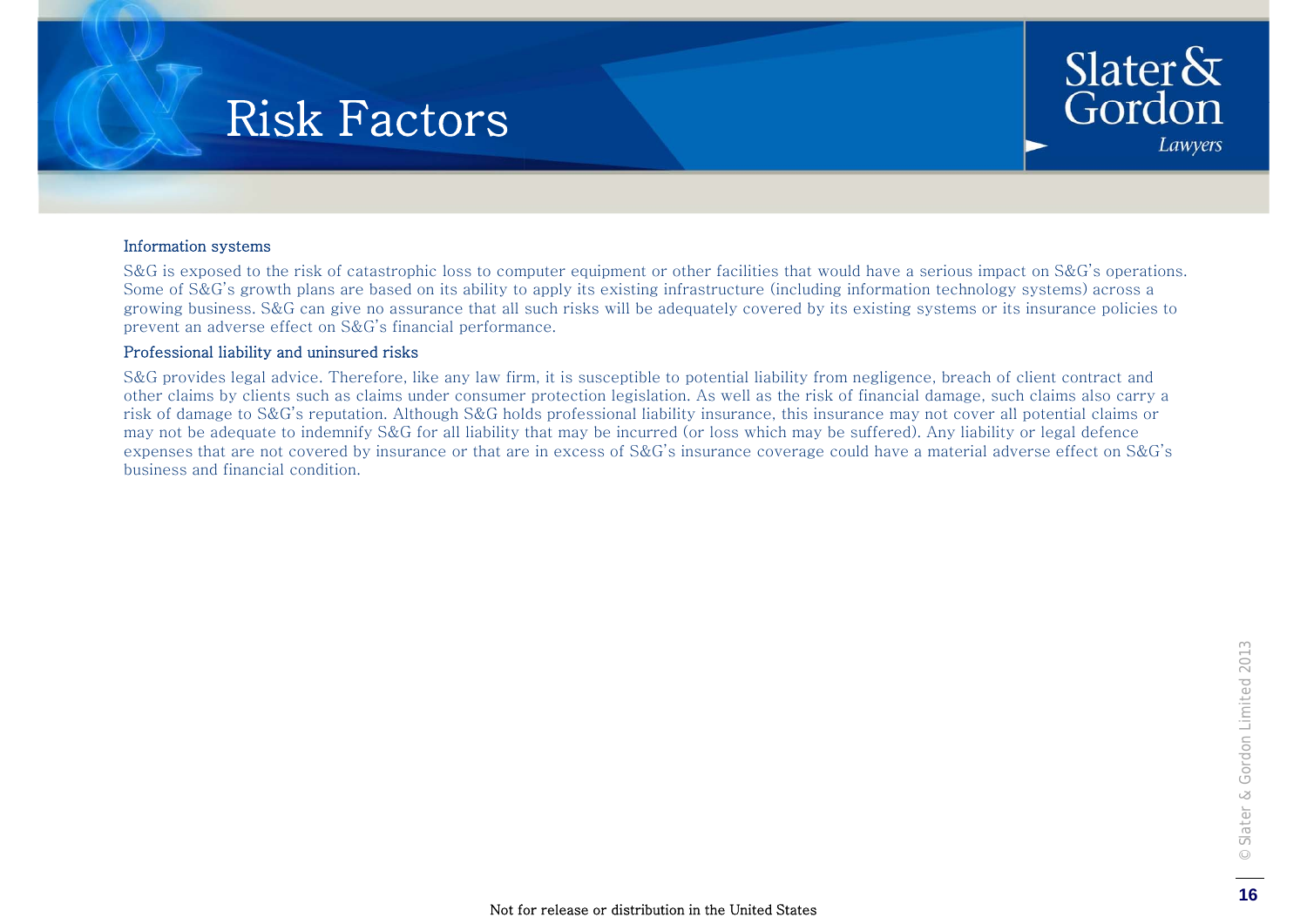### Foreign Selling Restrictions

#### International Offer Restrictions

This document does not constitute an offer of new ordinary shares ('New Shares') of the Company in any jurisdiction in which it would be unlawful. New Shares may not be offered or sold in any country outside Australia except to the extent permitted below.

#### New Zealand

This document has not been registered, filed with or approved by any New Zealand regulatory authority under or in accordance with the Securities Act 1978 (New Zealand). The New Shares are not being offered or sold in New Zealand, or allotted with a view to being offered for sale in New Zealand, and no person in New Zealand may accept a placement of New Shares other than to:

- $\triangleright$  persons whose principal business is the investment of money or who, in the course of and for the purposes of their business, habitually invest money; or
- $\triangleright$  persons who are each required to (i) pay a minimum subscription price of at least NZ\$500,000 for the securities before allotment or (ii) have previously paid a minimum subscription price of at least NZ\$500,000 for securities of the Company ('initial securities') in a single transaction before the allotment of such initial securities and such allotment was not more than 18 months prior to the date of this document.

#### Hong Kong Hong

WARNING: This document has not been, and will not be, registered as a prospectus under the Companies Ordinance (Cap. 32) of Hong Kong (the 'Companies Ordinance'), nor has it been authorised by the Securities and Futures Commission in Hong Kong pursuant to the Securities and Futures Ordinance (Cap. 571) of the Laws of Hong Kong (the 'SFO'). No action has been taken in Hong Kong to authorise or register this document or to permit the distribution of this document or any documents issued in connection with it. Accordingly, the New Shares have not been and will not be offered or sold in Hong Kong other than to 'professional investors' (as defined in the SFO).

No advertisement, invitation or document relating to the New Shares has been or will be issued, or has been or will be in the possession of any person for the purpose of issue, in Hong Kong or elsewhere that is directed at, or the contents of which are likely to be accessed or read by, the public of Hong Kong (except if permitted to do so under the securities laws of Hong Kong) other than with respect to New Shares that are or are intended to be disposed of only to persons outside Hong Kong or only to professional investors (as defined in the SFO and any rules made under that ordinance). No person allotted New Shares may sell, or offer to sell, such securities in circumstances that amount to an offer to public in Hon g Kon g within six months followin g the date of issue of such securities.

made under that ordinance), No person ahotted New Shares may sell, or other to sell, such securities in circumstances that amount to an other to the public in Hong Kong within six months following the date of issue of suc The contents of this document have not been reviewed by any Hong Kong regulatory authority. You are advised to exercise caution in relation to the offer. If you are in doubt about any contents of this document, you should obtain independent professional advice.

Slater $\delta$ 

Gordon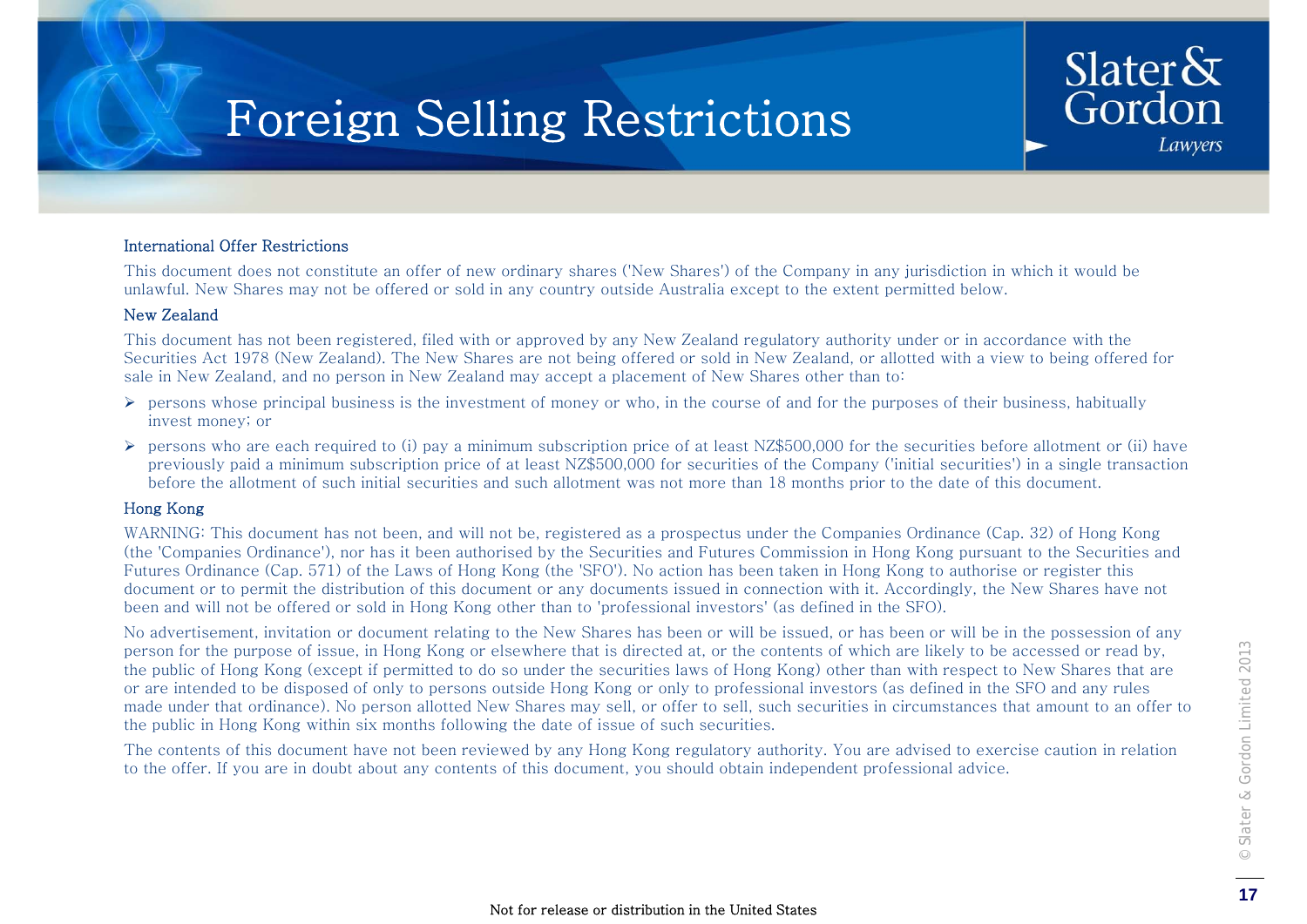## Foreign Selling Restrictions (cont.)

#### Singapore

This document and any other materials relating to the New Shares have not been, and will not be, lodged or registered as a prospectus in Singapore with the Monetary Authority of Singapore. Accordingly, this document and any other document or materials in connection with the offer or sale, or invitation for subscription or purchase, of New Shares, may not be issued, circulated or distributed, nor may the New Shares be offered or sold, or be made the subject of an invitation for subscription or purchase, whether directly or indirectly, to persons in Singapore except pursuant to and in accordance with exemptions in Subdivision (4) Division 1, Part XIII of the Securities and Futures Act, Chapter 289 of Singapore (the 'SFA'), or as otherwise pursuant to, and in accordance with the conditions of any other applicable provisions of the SFA.

This document has been given to you on the basis that you are (i) an existing holder of the Company's shares, (ii) an 'institutional investor' (as defined in the SFA) or (iii) a 'relevant person' (as defined in section 275(2) of the SFA). In the event that you are not an investor falling within any of the categories set out above, please return this document immediately. You may not forward or circulate this document to any other person in Singapore.

Any offer is not made to you with a view to the New Shares being subsequently offered for sale to any other party. There are on-sale restrictions in Singapore that may be applicable to investors who acquire New Shares. As such, investors are advised to acquaint themselves with the SFA provisions relating to resale restrictions in Singapore and comply accordingly.

#### United Kingdom

Neither the information in this document nor any other document relating to the offer has been delivered for approval to the Financial Services Authority in the United Kingdom and no prospectus (within the meaning of section 85 of the Financial Services and Markets Act 2000, as amended ('FSMA')) has been published or is intended to be published in respect of the New Shares. This document is issued on a confidential basis to 'qualified investors' (within the meaning of section 86(7) of FSMA) in the United Kingdom, and the New Shares may not be offered or sold in the United Kingdom by means of this document, any accompanying letter or any other document, except in circumstances which do not require the publication of a prospectus pursuant to section 86(1) FSMA. This document should not be distributed, published or reproduced, in whole or in part, nor may its contents be disclosed by recipients to any other person in the United Kingdom.

Any invitation or inducement to engage in investment activity (within the meaning of section 21 of FSMA) received in connection with the issue or sale of the New Shares has only been communicated or caused to be communicated and will only be communicated or caused to be communicated in the United Kingdom in circumstances in which section 21(1) of FSMA does not apply to the Company.

In the United Kingdom, this document is being distributed only to, and is directed at, persons (i) who have professional experience in matters relating to investments falling within Article 19(5) (investment professionals) of the Financial Services and Markets Act 2000 (Financial Promotions) Order 2005 ('FPO'), (ii) who fall within the categories of persons referred to in Article 49(2)(a) to (d) (high net worth companies, unincorporated associations, etc.) of the FPO or (iii) to whom it may otherwise be lawfully communicated (together 'relevant persons'). The investments to which this document relates are available only to, and any invitation, offer or agreement to purchase will be engaged in only with, relevant persons. Any person who is not a relevant person should not act or rely on this document or any of its contents.

Slater $\&$ 

Gordon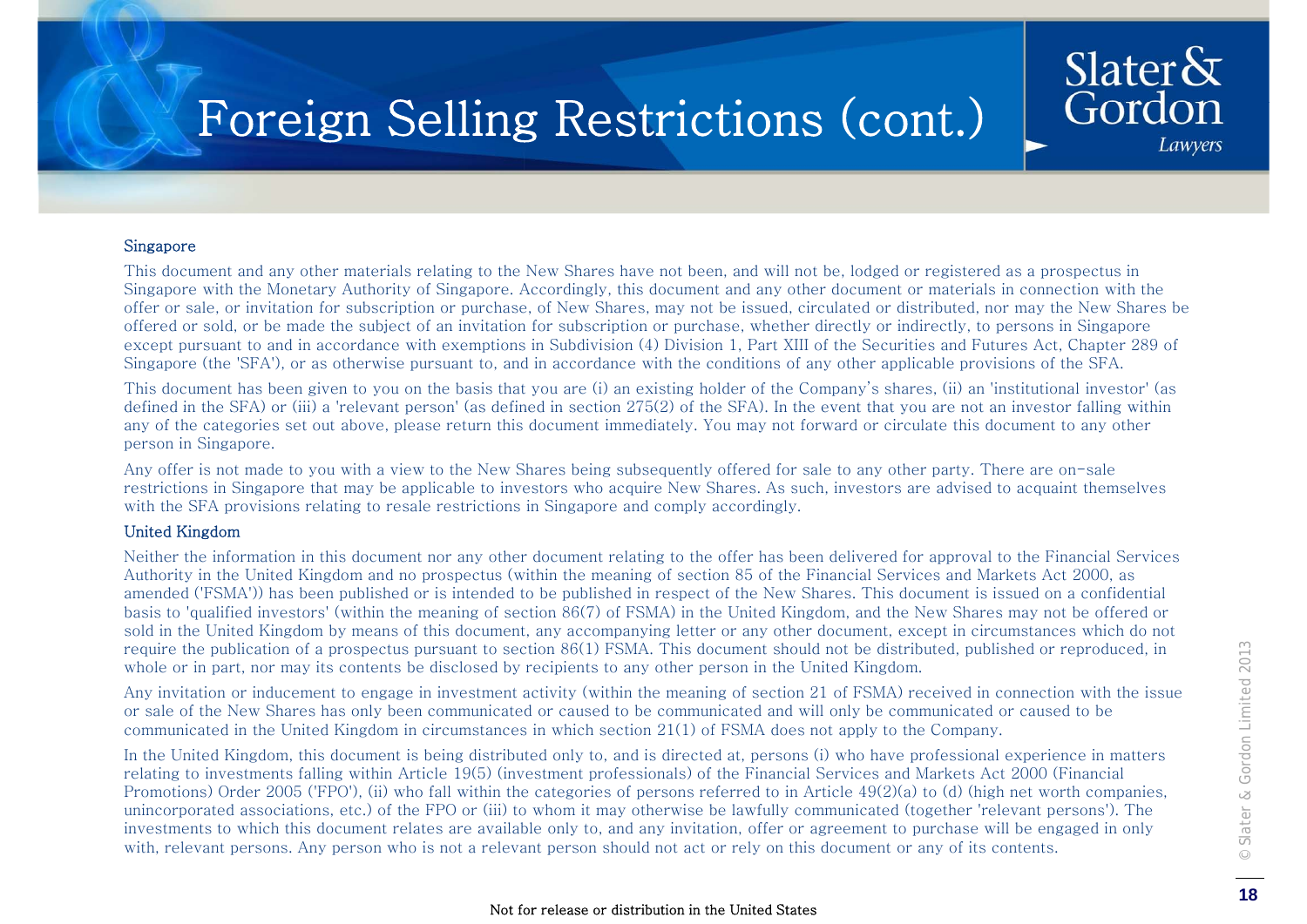## Foreign Selling Restrictions (cont.)

This document may not be released or distributed in the United States. This document does not constitute an offer to sell, or a solicitation of an offer to buy, securities in the United States. Any securities described in this document have not been, and will not be, registered under the US Securities Act of 1933 and may not be offered or sold in the United States except in transactions exempt from, or not subject to, registration under the US Securities Act and applicable US state securities laws.

#### Canada (British Columbia, Ontario and Quebec provinces)

This document constitutes an offering of New Shares only in the Provinces of British Columbia, Ontario and Quebec (the 'Provinces') and to those persons to whom they may be lawfully distributed in the Provinces, and only by persons permitted to sell such New Shares. This document is not, and under no circumstances is to be construed as, an advertisement or a public offering of securities in the Provinces. This document may only be distributed in the Provinces to persons that are 'accredited investors' within the meaning of NI 45-106 - Prospectus and Registration Exemptions, of the Canadian Securities Administrators.

No securities commission or similar authority in the Provinces has reviewed or in any way passed upon this document, the merits of the New Shares or the offering of New Shares and any representation to the contrary is an offence.

No prospectus has been, or will be, filed in the Provinces with respect to the offering of New Shares or the resale of such securities. Any person in the Provinces lawfully participating in the offer will not receive the information, legal rights or protections that would be afforded had a prospectus been filed and receipted by the securities regulator in the applicable Province. Furthermore, any resale of the New Shares in the Provinces must be made in accordance with applicable Canadian securities laws which may require resales to be made in accordance with exemptions from dealer registration and prospectus requirements. These resale restrictions may in some circumstances apply to resales of the New Shares outside Canada and, as a result, Canadian purchasers should seek legal advice prior to any resale of the New Shares.

The Company, and the directors and officers of the Company, may be located outside Canada, and as a result, it may not be possible for Canadian purchasers to effect service of process within Canada upon the Company or its directors or officers. All or a substantial portion of the assets of the Company and such persons may be located outside Canada, and as a result, it may not be possible to satisfy a judgment against the Company or such persons in Canada or to enforce a judgment obtained in Canadian courts against the Company or such persons outside Canada.

Any financial information contained in this document has been prepared in accordance with Australian Accounting Standards and also comply<br>with International Financial Reporting Standards and interpretations issued by the I with International Financial Reporting Standards and interpretations issued by the International Accounting Standards Board. Unless stated otherwise, all dollar amounts contained in this document are in Australian dollars.

Slater $\delta x$ 

Gordon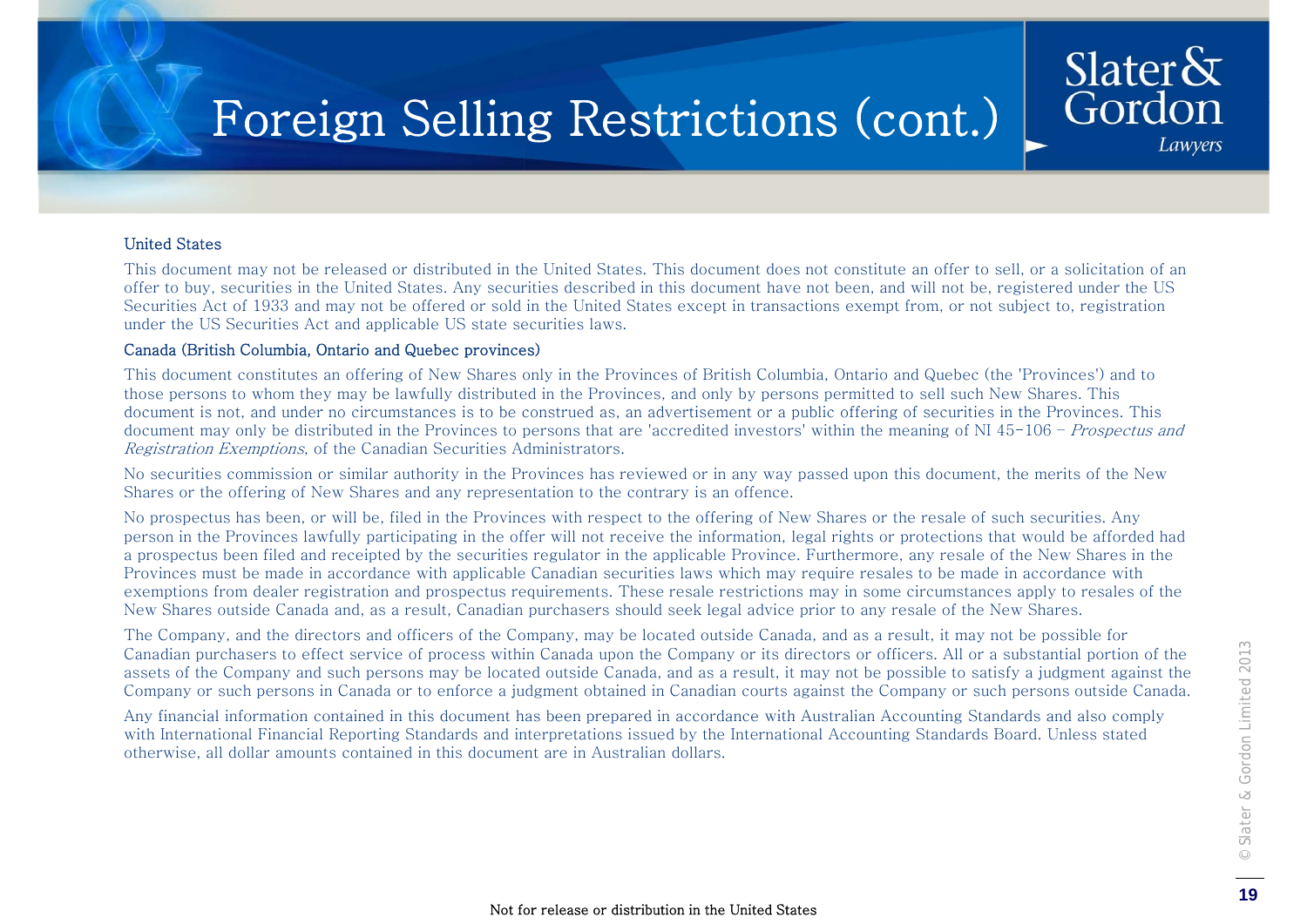### Foreign Selling Restrictions (cont.)

#### Canada (British Columbia, Ontario and Quebec provinces) (cont.)

Statutory rights of action for damages or rescission

Securities legislation in certain of the Provinces may provide purchasers with, in addition to any other rights they may have at law, rights of rescission or to damages, or both, when an offering memorandum that is delivered to purchasers contains a misrepresentation. These rights and remedies must be exercised within prescribed time limits and are subject to the defenses contained in applicable securities legislation. Prospective purchasers should refer to the applicable provisions of the securities legislation of their respective Province for the particulars of these rights or consult with a legal adviser.

The following is a summary of the statutory rights of rescission or to damages, or both, available to purchasers in Ontario. In Ontario, every purchaser of the New Shares purchased pursuant to this document (other than (a) a 'Canadian financial institution' or a 'Schedule III bank' (each as defined in NI 45-106), (b) the Business Development Bank of Canada or (c) a subsidiary of any person referred to in (a) or (b) above, if the person owns all the voting securities of the subsidiary, except the voting securities required by law to be owned by the directors of that subsidiary) shall have a statutory right of action for damages and/or rescission against the Company if this document or any amendment thereto contains a misrepresentation. If a purchaser elects to exercise the right of action for rescission, the purchaser will have no right of action for damages against the Company. This right of action for rescission or damages is in addition to and without derogation from any other right the purchaser may have at law. In particular, Section 130.1 of the Securities Act (Ontario) provides that, if this document contains a misrepresentation, a purchaser who purchases the New Shares during the period of distribution shall be deemed to have relied on the misrepresentation if it was a misrepresentation at the time of purchase and has a right of action for damages or, alternatively, may elect to exercise a right of rescission against the Company, provided that (a) the Company will not be liable if it proves that the purchaser purchased the New Shares with knowledge of the misrepresentation; (b) in an action for damages, the Company is not liable for all or any portion of the damages that the Company proves does not represent the depreciation in value of the New Shares as a result of the misrepresentation relied upon; and (c) in no case shall the amount recoverable exceed the price at which the New Shares were offered.

Section 138 of the *Securities Act* (Ontario) provides that no action shall be commenced to enforce these rights more than (a) in the case of any action for rescission, 180 days after the date of the transaction that gave rise to the cause of action or (b) in the case of any action, other than an action for rescission, the earlier of (i) 180 days after the purchaser first had knowledge of the fact giving rise to the cause of action or (ii) three years after the date of the transaction that gave rise to the cause of action. These rights are in addition to and not in derogation from any other right the purchaser may have.

Certain Canadian income tax considerations. Prospective purchasers of the New Shares should consult their own tax adviser with respect to any taxes  $\epsilon$ payable in connection with the acquisition, holding, or disposition of the New Shares as any discussion of taxation related maters in this document is not a comprehensive description and there are a number of substantive Canadian tax compliance requirements for investors in the Provinces.

Language of documents in Canada. Upon receipt of this document, each investor in Canada hereby confirms that it has expressly requested that all documents evidencing or relating in any way to the sale of these securities (including for greater certainty any purchase confirmation or any notice) be drawn up in the English language only. Par la réception de ce document, chaque investisseur canadien confirme par les présentes qu'il a expressément exigé que tous les documents faisant foi ou se rapportant de quelque manière que ce soit à la vente des valeurs mobilières décrites aux présentes (incluant, pour plus de certitude, toute confirmation d'achat ou tout avis) soient rédigés en anglais seulement.

Slater $\delta x$ 

Gordon

Lawyers

#### Not for release or distribution in the United States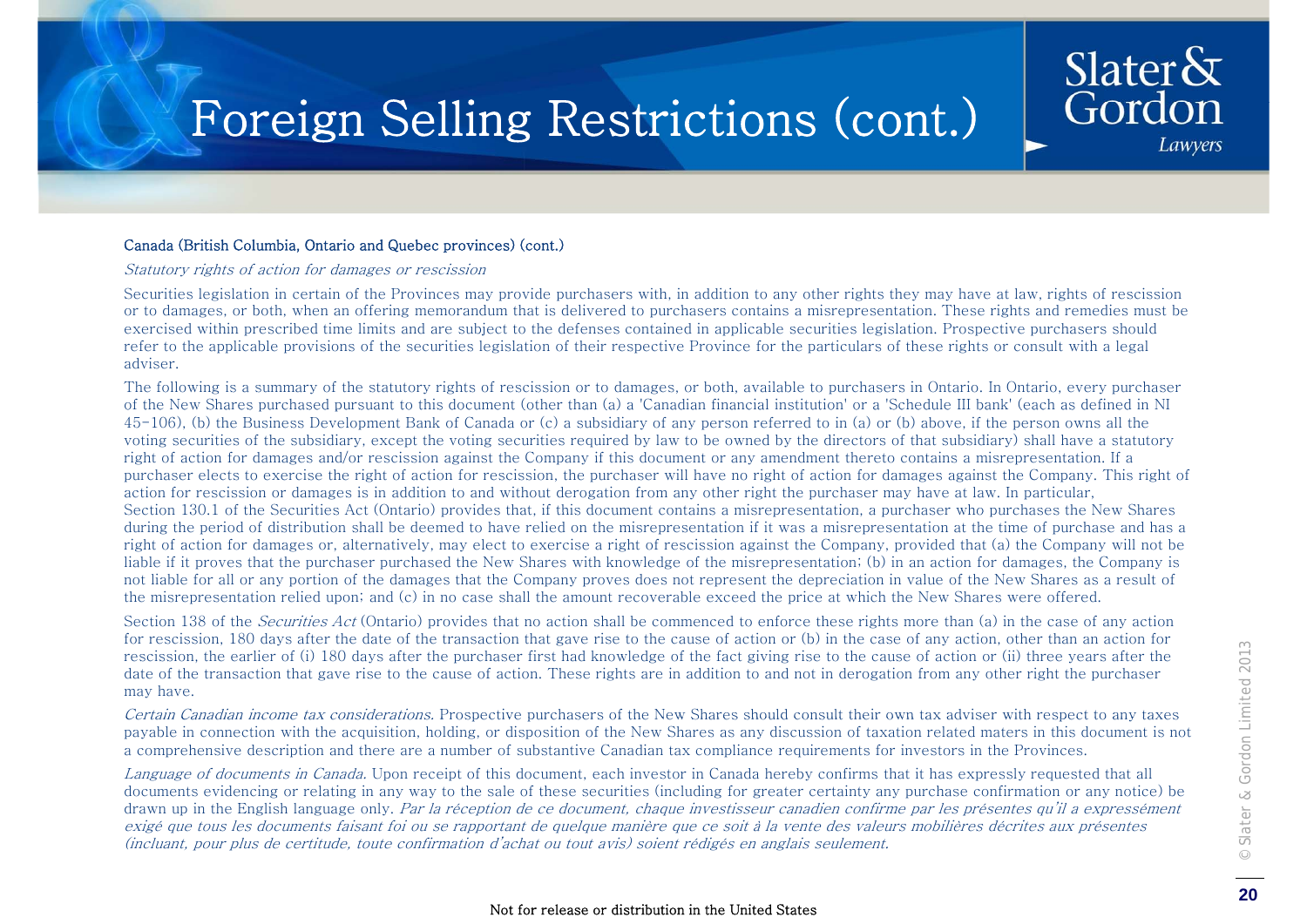## Appendix  $1 - W$ hy Invest?



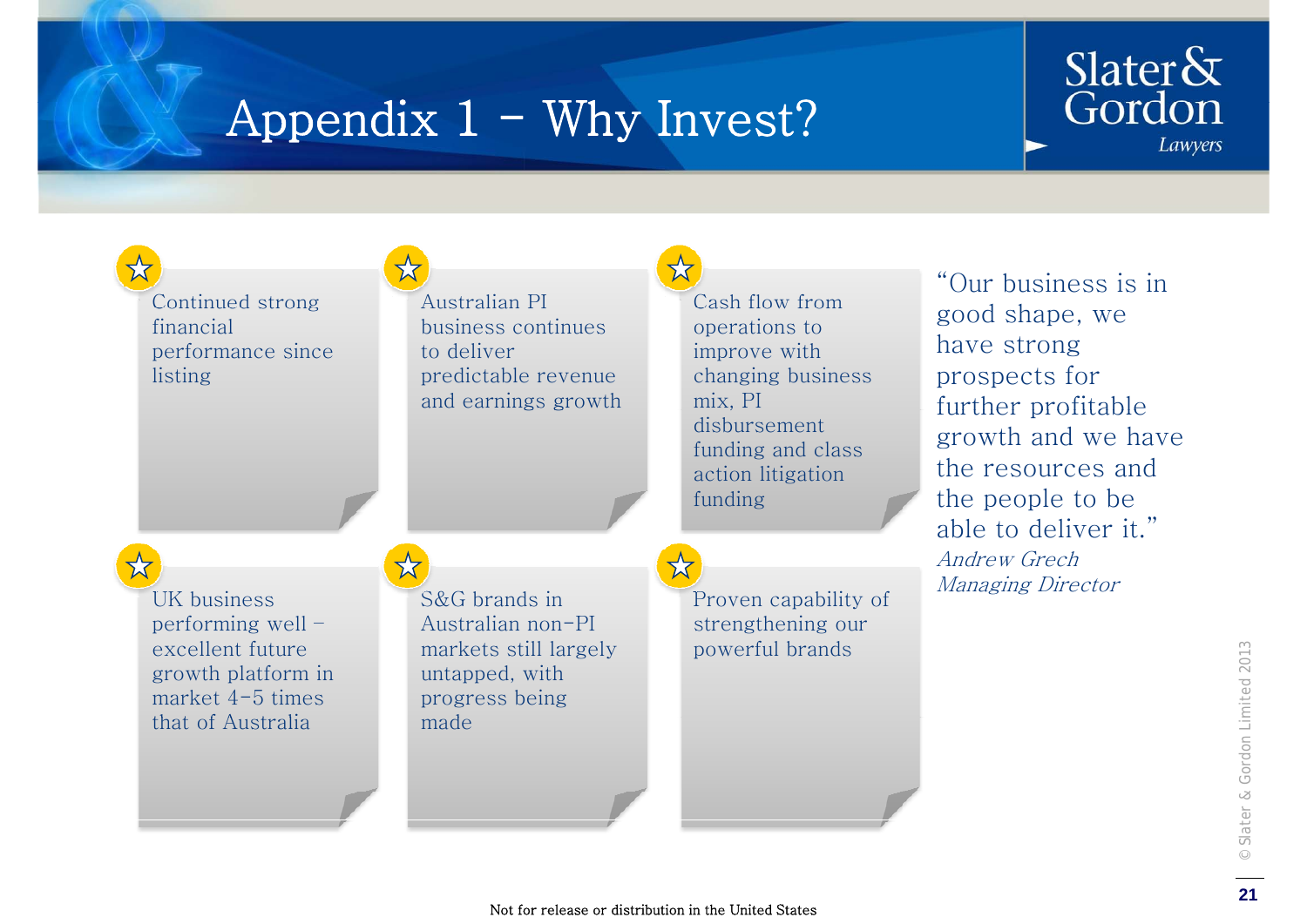### Appendix 2 - Australia's Best Known Law Firm

National Brand awareness survey1



1. Brand awareness study undertaken November 2011 and January 2013 by TNS

Slater $\&$ 

Gordon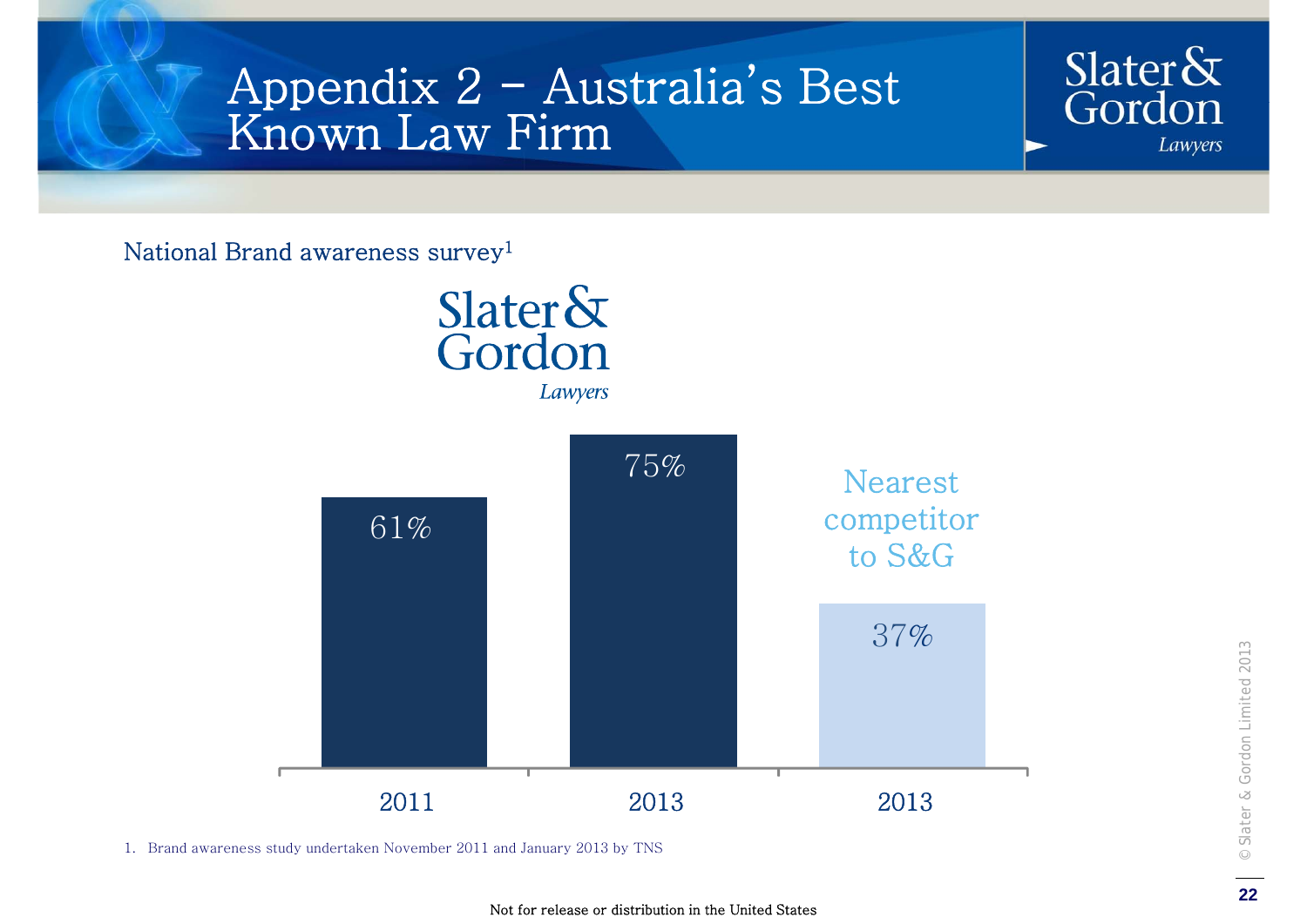### Appendix 3 - Australia's Leading Consumer Law Firm

### Brand awareness survey<sup>1</sup>



1. Brand awareness study undertaken in 2009, 2011 and 2013 by TNS

Slater $\&$ 

Gordon